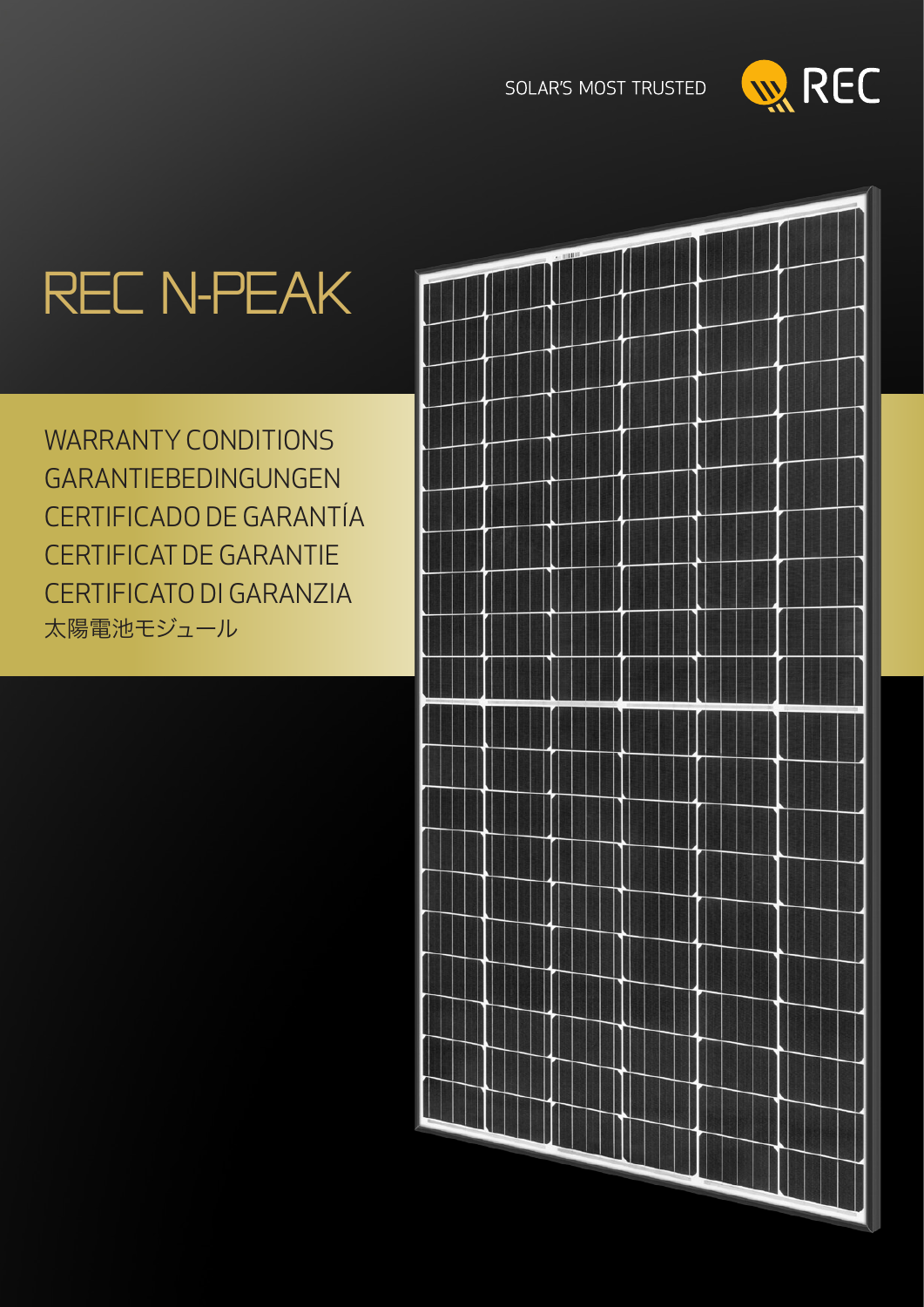# **CONTENTS**

| <b>EUROPE, MIDDLE EAST &amp; AFRICA</b> |    |
|-----------------------------------------|----|
| <b>ENGLISH</b>                          | 3  |
| <b>DEUTSCH</b>                          | 5  |
| <b>ESPAÑOL</b>                          |    |
| FRANÇAIS                                | q  |
| <b>ITALIANO</b>                         |    |
| <b>ASIA PACIFIC</b>                     | 13 |
| <b>ENGLISH</b>                          | 13 |
| 日本人                                     | 15 |
| <b>NORTH, CENTRAL AND SOUTH AMERICA</b> | 17 |
|                                         |    |
| <b>ENGLISH</b>                          | 17 |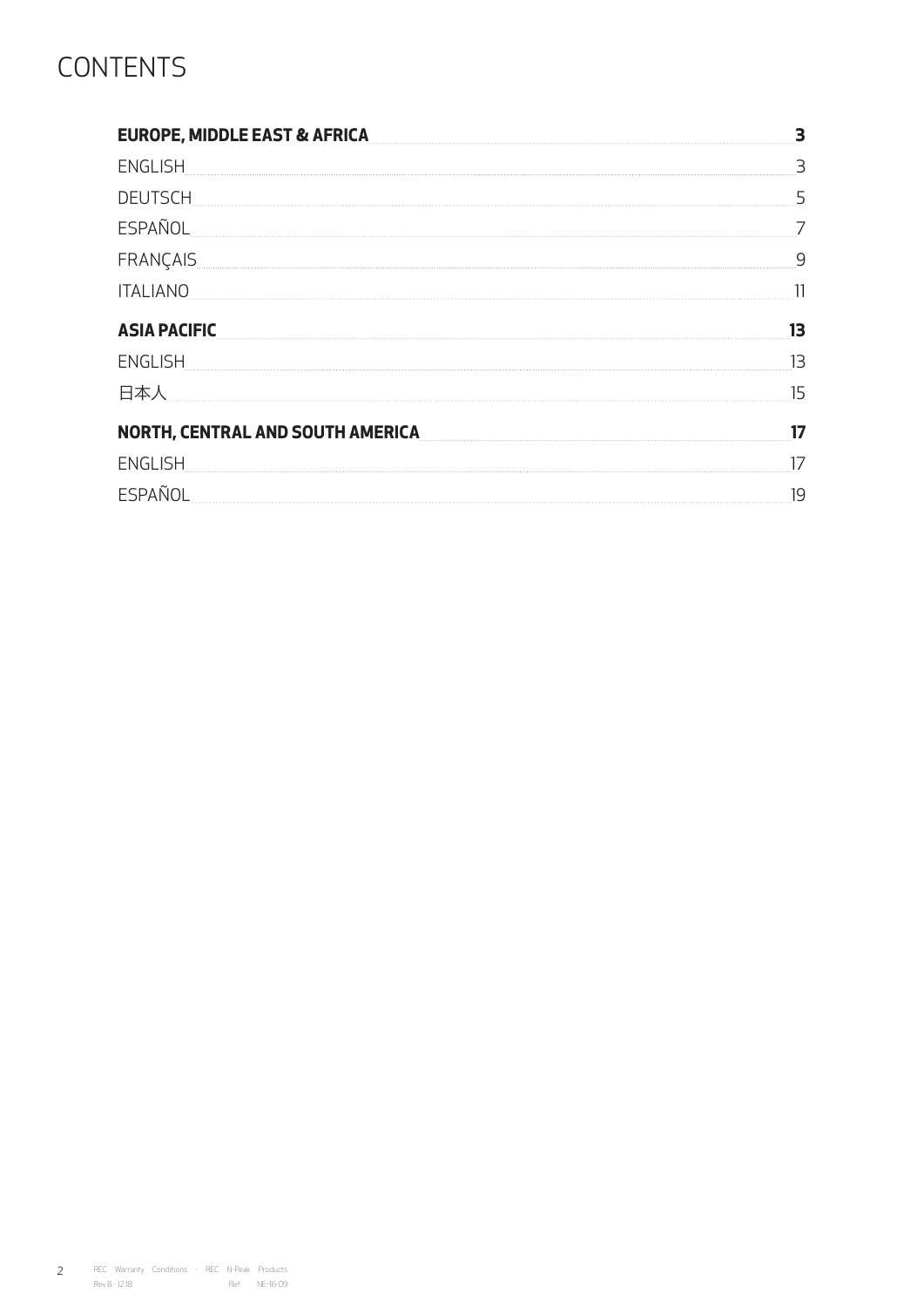

# <span id="page-2-0"></span>**Limited Warranty Certificate for REC N-Peak solar panels1**

**(Limited Warranty)**

(valid as of October 1, 2018)

This Limited Warranty covers all the above named REC solar panels (as defined above') delivered to REC customers on or after October 1, 2018<sup>2</sup>, and is valid in all member states of the European Union, the European Economic Area, countries belonging to the Eastern European Group<sup>3</sup> and further countries as listed below<sup>4</sup> .

REC SOLARPTE. LTD . (hereafter the 'Warrantor' or 'REC') issues the following voluntary warranty to the end-user who purchased the Product in one of the states mentioned above and put the Product into use for the first time (the 'Original End-User'). In addition to the rights under this Limited Warranty, the Original End-User may be entitled to statutory warranty rights under applicable national laws which shall not be affected or limited in any way by this Limited Warranty.

### **I. Product Warranty**

Subject to the terms and conditions of this Limited Warranty, for a period of 20 years from the date of purchase by the Original End-User (not exceeding a maximum period of 20.5 years from the date of production as identified on the Product), REC warrants that the Products:

- Are free from defects in material and workmanship if installed and used in accordance with the installation instructions available to download from www.recgroup.com; and
- Will remain safe and operational if cable and connector plugs are installed professionally and are not permanently positioned in water; provided however, that damage to the cable caused by abrasion on a rough surface due to insufficient fixing or to unprotected running of the cable over sharp edges is excluded. Damage caused by animals is also excluded; and
- Will not experience freezing up of the aluminum frames if installed correctly.

The outer appearance of the Product, including scratches, stains, rust, mould, discoloration and other signs of normal wear and tear, which occurred after delivery or installation, do not constitute defects, provided the functionality of the Product is not affected. Glass breakage constitutes a defect only if not caused by any external influence.

If a defect (or serial defect<sup>5</sup>) occurs during the Warranty Period affecting the functionality of the Product, REC will, at its sole option:

- Repair the defective Product; or
- Replace the Product with an equivalent product; or
- Refund the current market price of an equivalent product at the time of the claim.

### **II. Power Output Warranty**

Subject to the terms and conditions of this Limited Warranty, REC warrants that the actual power output of the Product will reach at least 98% of the nameplate power output specified on the Product during the first year (calculated from the date of production as identified on the Product). From the second year, the actual power output will decline annually by no more than 0.5% for a period of 24 years, so that by the end of the 25th year, an actual output of at least 86% of the nameplate power output specified on the Product will be achieved.

### **This Power Output Warranty covers only reduced performance due to natural degradation of the glass, the solar cell, the embedding foil, the junction box and interconnections under normal use.**

If the Product does not reach the warranted power output levels set out above when measured by the Warrantor or by an accredited independent measuring institute<sup>6</sup> agreed to prior to testing by the Warrantor, under standard test conditions (IEC 61215) and taking into account a  $\pm$ 3% tolerance range, then REC will, at its sole option:

- Repair the Product; or
- Replace the Product with an equivalent product or to supply additional panels as necessary to achieve the warranted percentage of specified power output; or
- Refund the current market price of an equivalent product at the time of the claim.

2 This warranty is also valid for products delivered to REC customers before October 1, 2018, which were held in stock by the customer, and were commissioned after October 1, 2018, on installations of less than 500 kW size only. In such cases, proof of system commissioning must accompany the claim submission. 3 As defined by the regional groups of Member States to the United Nations General Assembly (www.un.int).

<sup>1</sup> Including product variants with one or more of the suffixes: Black, Q2, and excluding panels showing Q3, as part of the product name.

<sup>4</sup> This Limited Warranty also includes the countries of Andorra, Israel, Liechtenstein, Monaco, San Marino, Switzerland, Turkey and the Vatican City.

<sup>5</sup> Serial defects can only be confirmed by REC as a serial defect event in accordance with REC standards of serial defects. 6

Examples: Fraunhofer ISE, TÜVRheinland, UL or equivalent as discussed and agreed by REC prior to testing.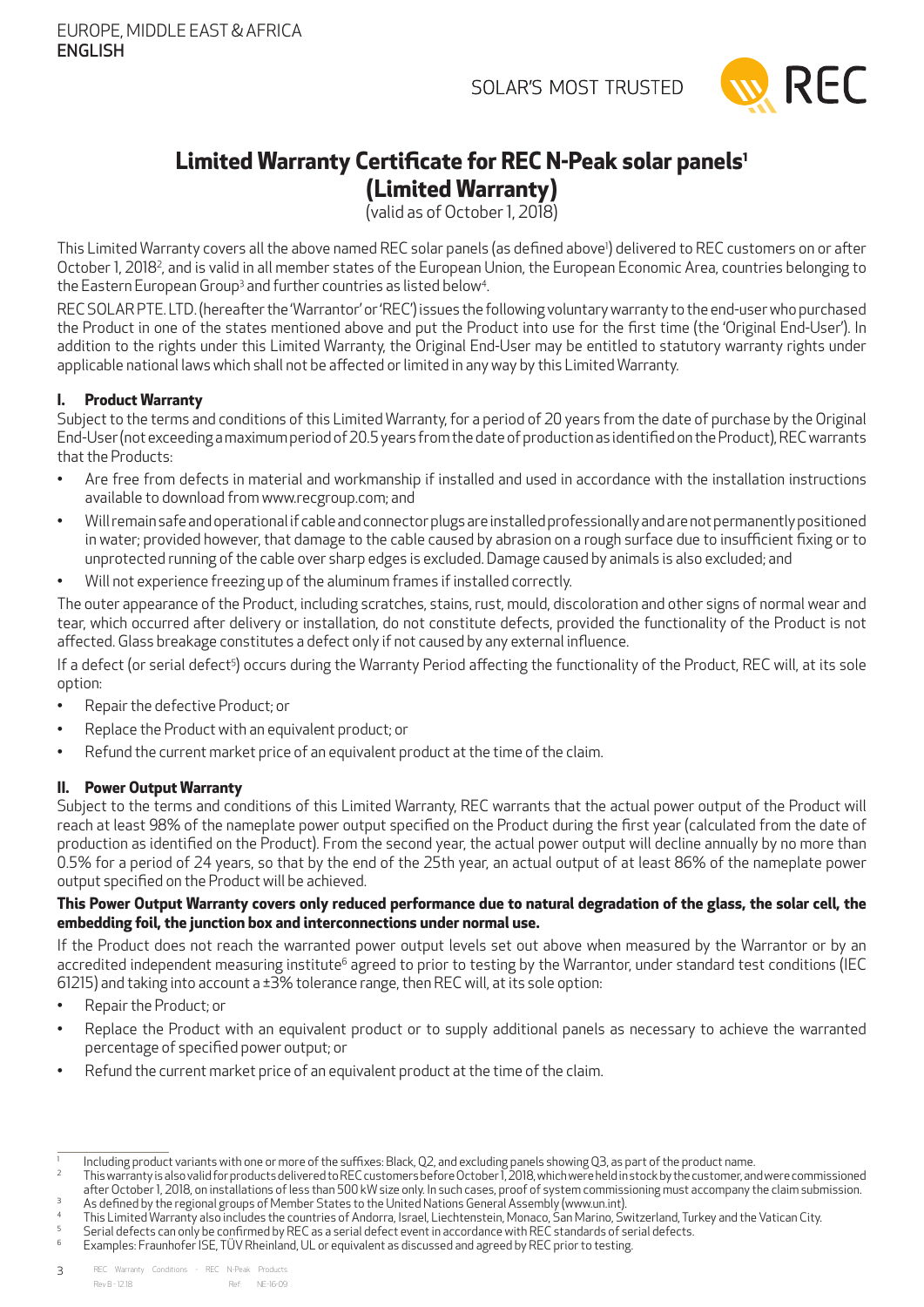### **III. Warranty Conditions, Limitations and Exclusions**

- 1. This Limited Warranty is not transferable by the Original End-User, except to a subsequent owner of the solar power facility at which the Product was originally installed and remains installed, provided that this solar power facility has not been altered in any way or moved from the structure or property at which it was originally installed.
- 2. Notification of a warranty claim hereunder must be given without undue delay after detection of the defect and prior to the expiration of the applicable Warranty Period and in accordance with the procedure as set out in section IV below.
- **3. Please note that this Limited Warranty does not cover, nor will the Warrantor reimburse, any on-site labor or other costs incurred in connection with the de-installation or removal of defective Products, transport or the re-installation of replaced or repaired Products or any components.**
- 4. The Warrantor may use remanufactured or refurbished parts or products when repairing or replacing any Products under this Limited Warranty. Any exchanged or replaced parts or Products will become the property of REC. The Warranty Periods set out in sections I. and II. above will not be extended in any way in the event of a replacement or repair of a Product.
- 5. This Limited Warranty requires that the Product is installed according to the latest safety, installation and operation instructions provided by REC and does not apply to damage, malfunction, power output or service failures which have been caused by: (a) repair, modifications or removal of the Product by someone other than a qualified service technician; (b) any improper attachment, installation or application of the Product or (c) abuse, misuse, accident, negligent acts, power failures or surges, lightning, fire, flood, accidental breakage, actions of third parties and other events or accidents outside REC's reasonable control and/or not arising under normal operating conditions.
- 6. This Limited Warranty is provided voluntarily and free of charge and does not constitute an independent guarantee. Therefore, if any defect materially affects the functionality of the Product or results in a power output below the warranted levels, the Original End-User's remedies are limited exclusively to the remedies set out under sections I. and II. in the warranty cases specified herein. REC assumes no warranties, express or implied, other than the warranties made herein and specifically disclaims all other warranties, merchantability or fitness for a particular purpose. REC excludes all liabilities for any special, incidental, consequential or punitive damages from the use or loss of use of the Products to perform as warranted; including but not limited to damages for loss of power, lost profits or savings nor expenses arising from thirdparty claims. This does not apply to the extent the Warrantor is liable under applicable mandatory product liability laws or in cases of intent or gross negligence on the part of the Warrantor.
- 7. This Limited Warranty shall be governed by and construed in accordance with the laws of Germany irrespective of its choice of law principles. The United Nations Convention on Contracts for the International Sale of Goods (1980) shall not apply to or govern this Limited Warranty or any aspect of any dispute arising there from. REC hereby irrevocably submits to the jurisdiction of the courts of Germany for the determination of any disputes arising under this Limited Warranty.

### **IV. Warranty Claim Procedure**

Claims under this Limited Warranty must be made by notifying the authorized distributor or seller where the Product was first purchased. A claim may be registered at:

www.recgroup.com/claims

Contact details for REC global distribution partners can be found at:

www.recgroup.com/distributors

Once a claim has been submitted, it will be handled by the REC Regional Office, details of which can be found at:

### www.recgroup.com/contact

For a warranty claim to be processed, proof of the original purchase of the Product and any subsequent sales including transfer of this Warranty need to accompany the claim. The claim must include a description of the alleged defect(s) as well as the Product's serial number(s). Prior to returning any Products or components to REC, an RMA (Return Merchandise Authorization) number is required, which may be obtained by contacting REC via the aforesaid address.

This warranty is valid for Products delivered to REC customers on or after October 1, 2018.

\*\*\*\*\*\*\*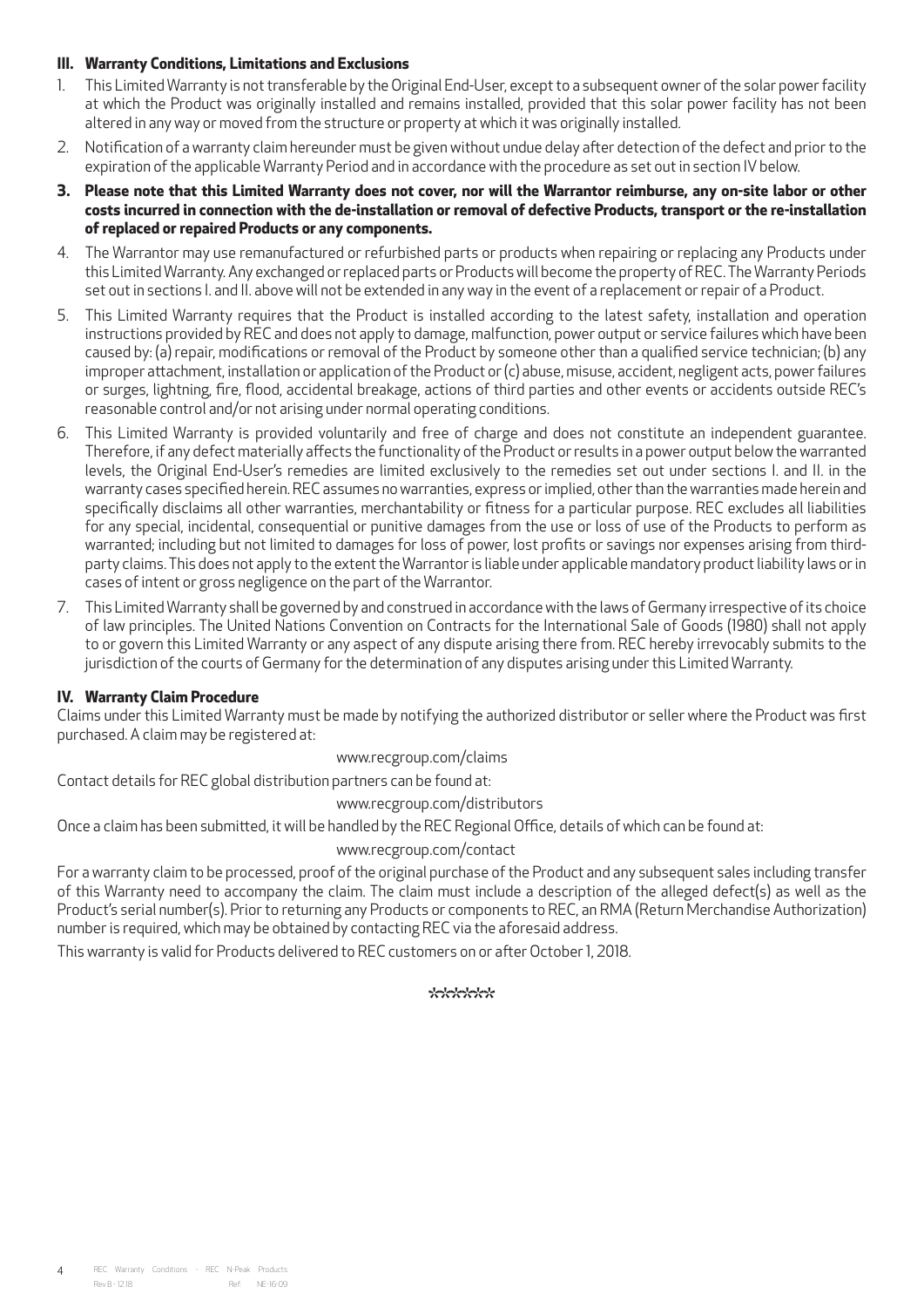

# **Garantiebedingungen für REC N-Peak Solarmodule1**

(gültig ab 1. Oktober 2018)

<span id="page-4-0"></span>Diese Herstellergarantie gilt für alle oben angegebene REC-Solarmodule mit einem Lieferdatum zum REC-Kunde ab 1. Oktober 20182 in allen Mitgliedsstaaten der Europäischen Union (EU), des Europäischen Wirtschaftsraums (EWR) sowie in der Schweiz, Länder der Regionalgruppe Osteuropa (EEG)<sup>3</sup> und weitere Länder wie unten angegeben<sup>4</sup> .

REC SOLAR PTE. LTD. (nachstehend der "Garantiegeber" oder "REC") gewährt dem Endnutzer, der das Produkt in einem der oben genannten Staaten erworben und erstmals in Gebrauch genommen hat (der "ursprüngliche Endnutzer") folgende freiwillige Herstellergarantie. Darüber stehen dem ursprünglichen Endnutzer möglicherweise gesetzliche Gewährleistungsansprüche aufgrund nationalen Rechts gegen REC oder Dritte zu, die durch diese Garantie nicht beeinträchtigt oder beschränkt werden.

### **I. Produktgarantie**

Nach Maßgabe der Bestimmungen der vorliegenden Garantie garantiert REC, für einen Zeitraum von 20 Jahren ab Datum des Erwerbs durch den ursprünglichen Endnutzer, (höchstens aber von 20,5 Jahren ab auf dem Produkt angegebenen Produktionsdatum (die "Garantiezeit")) dass die Produkte

- frei von Material- und Verarbeitungsfehlern sind, wenn sie gemäß den Installationsanweisungen installiert und verwendet wurden, die von www.recgroup.com heruntergeladen werden können; und
- sicher und betriebsbereit bleiben, wenn Kabel und Stecker sachgemäß installiert wurden und nicht auf Dauer mit Wasser in Berührung kommen; allerdings sind Schäden am Kabel von der Garantie ausgeschlossen, die wegen nicht ausreichender Befestigung oder ungeschützter Führung des Kabels über scharfe Kanten durch Abrieb auf einer rauhen Oberfläche verursacht wurden. Ausgeschlossen sind auch von Tieren verursachte Schäden; und
- der Aluminiumrahmen, der bei ordnungsgemäßer Installation in Kombination mit Frost ohne Schaden bleibt.

Die äußere Erscheinung des Produkts, darunter Kratzer, Flecken, Rost, Schimmel, Verfärbung oder andere Anzeichen normalen Verschleißes stellen keine Mängel im Rahmen dieser Garantie dar, solange die Funktionsfähigkeit des Produkts dadurch nicht beeinträchtigt wird. Glasbruch gilt nur dann als Mangel, wenn er nicht durch externe Faktoren verursacht wurde.

Tritt während der Garantiezeit ein Mangel (oder Serienfehler<sup>54</sup>) auf, der die Funktionsfähigkeit des Produkts beeinträchtigt, kann REC nach eigener Wahl

- das mangelhafte Produkt reparieren; oder
- das Produkt durch ein gleichwertiges Produkt ersetzen; oder
- den zum Zeitpunkt der Anspruchsstellung aktuellen Marktpreis eines gleichwertigen Produkts erstatten.

### **II. Garantie auf die Ausgangsleistung**

Nach Maßgabe der nachfolgenden Bestimmungen garantiert REC, dass die tatsächliche Ausgangsleistung des Produkts während des ersten Jahres (ab dem auf dem Produkt angegebenen Herstellungsdatum) mindestens 98 % der auf dem Typenschild des Produkts aufgeführten Nennleistung erreicht. Ab dem zweiten Jahr geht die tatsächliche Ausgangsleistung über einen Zeitraum von 24 Jahren um jährlich nicht mehr als 0,5 % zurück, so dass am Ende des 25. Jahres eine tatsächliche Ausgangsleistung von mindestens 86 % der auf dem Typenschild des Produkts aufgeführten Ausgangsleistung erreicht wird.

### **Ansprüche aufgrund dieser Garantie auf die Ausgangsleistung können ausschließlich bei Leistungsminderungen aufgrund natürlicher Alterung des Glases, der Solarzelle, der verwendeten Folien, der Anschlussdose und der Anschlüsse und bei bestimmungsgemäßer Verwendung des Produkts geltend gemacht werden.**

Erreicht das Produkt bei Messung durch den Garantiegeber oder durch eine vor den Messungen vom Garantiegeber unabhängiges akreditiertes Testlabor<sup>6</sup> nicht die oben genannten garantierten Ausgangsleistungswerte unter Standardtestbedingungen (IEC 61215) sowie bei Berücksichtigung eines Toleranzbereichs von ±3 %, kann REC nach eigener Wahl

- das Produkt reparieren; oder
- das Produkt durch ein gleichwertiges Produkt ersetzen oder zusätzliche, für die Erreichung des garantierten Prozentsatzes der Ausgangsleistung der Solaranlage erforderliche Produkte liefern; oder
- den zum Zeitpunkt des Anspruchs aktuellen Marktpreis eines gleichwertigen Produkts erstatten.

<sup>1</sup> Inklusive Produktvarianten mit Black, Q2 als Teil des Namens; Module mit Q3 als Teil des Namens sind ausgeschlossen.

<sup>2</sup> Diese Garantie gilt auch für Lieferungen vor dem 1. Oktober 2018 an den REC-Kunden, die bei dem Kunden auf Lager gehalten wurden, und die nach dem 1. Oktober 2018 kommissioniert wurden, sofern die Installation 500 kW nicht überschreitet. In diesen Fällen ist der Unterlagen unter Punkt IV ein Nachweis der Kommissionierung hinzuzufügen.

<sup>2</sup> Wie in den regionalen Gruppen der Mitgliedsstaaten zur Generalversammlung der Vereinten Nationen definiert (www.un.int).

<sup>4</sup> Diese Garantie gilt auch für die folgende Länder: Andorra, Israel, Liechtenstein, Monaco, San Marino, die Schweiz, die Türkei und die Vatikanstadt. 5

Ein Serienfehler kann nur durch die REC-interne Testverfahren und -kriterien bestätigt werden.

<sup>6</sup> Beispiele: Fraunhofer ISE, TÜVRheinland, UL oder vergleichbare Prüflabore, welche vorab mit REC abzustimmen sind.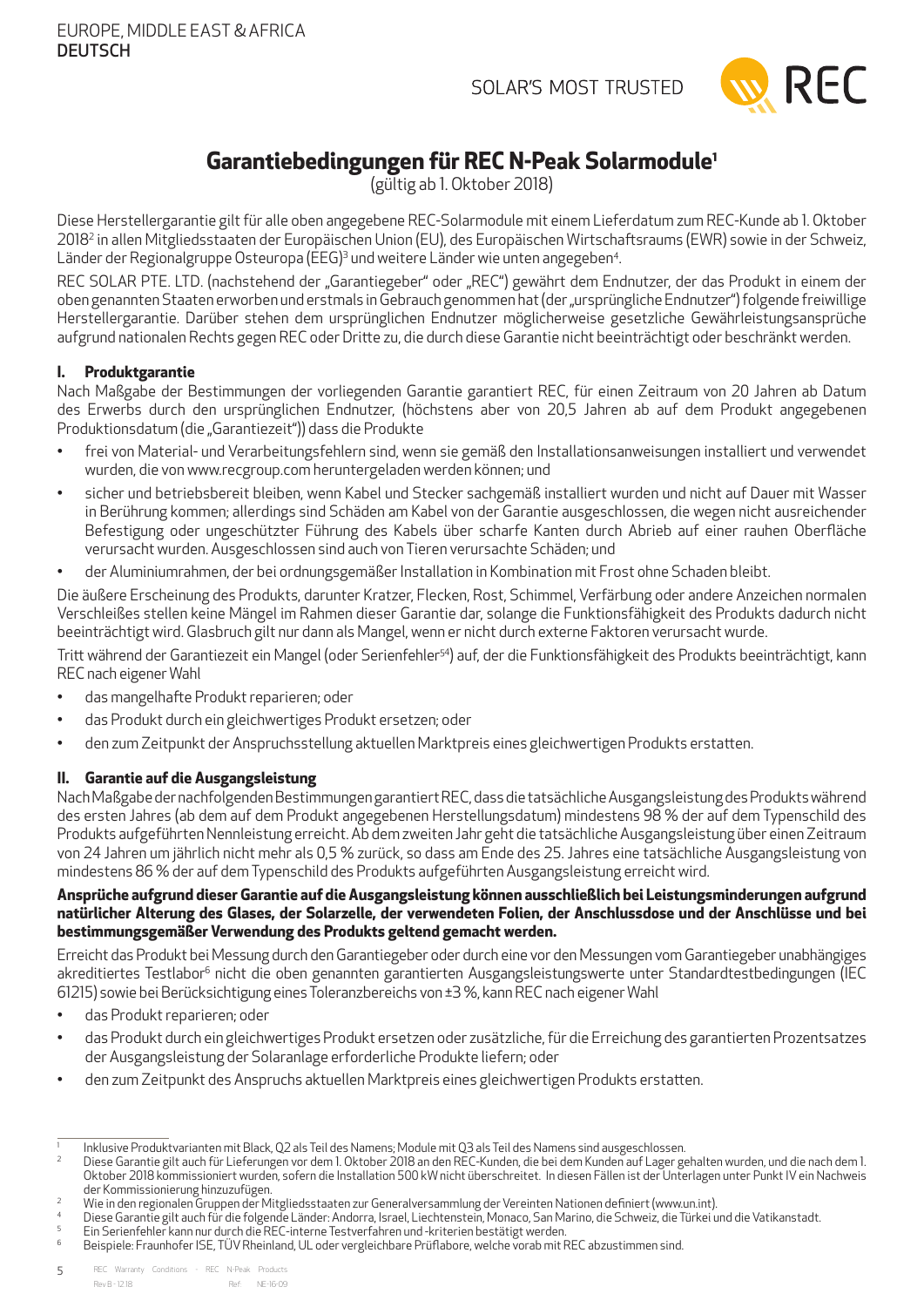### **III. Garantiebedingungen, Beschränkungen und Ausschlüsse**

- 1. Diese Herstellergarantie kann vom ursprünglichen Endnutzer ausschließlich an nachfolgende Eigentümer derselben Solaranlage übertragen werden, in die das Produkt ursprünglich eingebaut war und eingebaut bleibt, vorausgesetzt diese Solaranlage wurde nicht verändert oder aus der Anlage oder dem Anwesen entfernt, in die/das sie ursprünglich eingebaut war.
- 2. Ein Anspruch aus dieser Garantie muss unverzüglich nach der Entdeckung des Mangels und vor Ablauf der geltenden Garantiefrist gemäß dem im nachstehenden Abschnitt IV beschriebenen Verfahren geltend gemacht werden.
- **3. Diese Herstellergarantie deckt keine Kosten für Arbeiten im Zusammenhang mit dem Ausbau defekter Produkte, mit dem Transport oder dem Wiedereinbau von ausgetauschten oder reparierten Produkten oder Komponenten. Eine Erstattung solcher Kosten durch den Garantiegeber ist ausgeschlossen.**
- 4. Der Garantiegeber kann bei der Reparatur oder dem Austausch von Produkten im Rahmen dieser eingeschränkten Herstellergarantie überarbeitete oder überholte Teile oder Produkte verwenden. Ausgetauschte oder ersetzte Teile oder Produkte gehen in das Eigentum von REC über. Die oben in Abschnitt I. und II. genannten ursprünglichen Garantiezeiten verlängern sich bei Austausch oder Reparatur eines Produkts nicht.
- 5. Ansprüche aufgrund dieser Herstellergarantie setzen voraus, dass das Produkt gemäß den jeweils aktuellen Sicherheits-, Installations- und Betriebsanweisungen von REC installiert wurde; die Garantie gilt nicht bei Schäden, Fehlfunktionen, zu geringer Ausgangsleistung oder Betriebsausfällen, die durch folgende Umstände verursacht wurden: (a) Reparatur, Veränderungen am oder Ausbau des Produkts durch andere als qualifizierte Servicetechniker; (b) unsachgemäße Installation, Befestigung oder Verwendung des Produkts, oder (c) Missbrauch, unsachgemäßer Gebrauch, Unfälle, Fahrlässigkeit, Stromausfälle oder Stromstöße, Blitzschlag, Feuer, Überschwemmung, Unfallschäden, Handlungen Dritter oder sonstige Ereignisse, die außerhalb der Kontrolle des Garantiegebers liegen und/oder unter normalen Betriebsbedingungen nicht auftreten.
- 6. Diese Herstellergarantie wird freiwillig und kostenlos erteilt und stellt keine unabhängige Garantie dar. Wenn ein Mangel daher die Funktionsfähigkeit des Produkts in erheblicher Weise beeinträchtigt oder zu einer Ausgangsleistung unterhalb der garantierten Werte führt, sind die Ansprüche des ursprünglichen Endnutzers ausschließlich auf die in Abschnitt I. und II. genannten Abhilfemaßnahmen unter den dort genannten Bedingungen beschränkt. REC übernimmt mit Ausnahme der hier ausdrücklich genannten keine weiteren Garantien und schließt insbesondere jede andere Gewährleistung oder Garantie für eine bestimmte Beschaffenheit oder für die Eignung für eine bestimmte Verwendung aus. Schadensersatzansprüche wegen Mängeln sind ausgeschlossen, es sei denn, diese beruhen auf Vorsatz bzw. grober Fahrlässigkeit von REC oder es handelt sich um Personenschäden. Die Haftung für Folgeschäden oder mittelbare Schäden, insbesondere für entgangenen Gewinn aufgrund eines Leistungsverlusts der Produkte oder für unterbliebene Einsparungen oder Kosten, die aus Ansprüchen Dritter entstanden sind, ist ausgeschlossen. Bei Vorsatz, Ansprüchen nach dem Produkthaftungsgesetz sowie bei Personenschäden haftet REC nach den gesetzlichen Vorschriften.
- 7. Diese Herstellergarantie unterliegt ausschließlich deutschem materiellem Recht (unter Ausschluss des Kollisionsrechts). Das Übereinkommen der Vereinten Nationen über den internationalen Warenkauf (1980) ist ausgeschlossen. Vorbehaltlich eines abweichenden ausschließlichen Gerichtsstandes akzeptiert REC für alle Rechtsstreitigkeiten aus oder im Zusammenhang mit dieser eingeschränkten Herstellergarantie als Gerichtsstand München/Deutschland.

### **IV. Verfahren bei Garantieansprüchen**

Ansprüche aus dieser Herstellergarantie sind durch Benachrichtigung des Vertragshändlers oder Verkäufers geltend zu machen, bei dem das Produkt erstmals erworben wurde. Ein Anspruch kann auch unter folgender Internet-Adresse geltend gemacht werden:

www.recgroup.com/claims

Kontaktinformation zu REC Distributionspartnern weltweit sind unter folgendem Link zu finden:

### www.recgroup.com/distributors

Nach offizielle Anmeldung der Reklamation, wird diese von der regionalen REC Niederlassung bearbeitet und die Kontaktdaten finden sie unter:

### www.recgroup.com/contact

Damit ein Garantieanspruch bearbeitet werden kann, müssen der Originalkaufbeleg des Produkts und Nachweise aller Weiterverkäufe einschließlich der Weitergabe dieser Garantie eingereicht werden. Der Anspruch muss eine Beschreibung der behaupteten Mängel sowie die Seriennummer(n) des Produkts enthalten. Vor der Rückgabe von Produkten oder Komponenten an REC muss eine Warenrücksendegenehmigungsnummer (RMA - Return Merchandise Authorization) angefordert werden, die unter obiger Adresse bei REC erhältlich ist.

Diese Garantie gilt für Produkte, die seit dem 1. Oktober 2018 geliefert worden sind.

### \*\*\*\*\*\*\*

Diese deutsche Version der Garantie ist lediglich eine Übersetzung der englischen Originalversion. Rechtlich verbindlich ist daher nur die englische Version.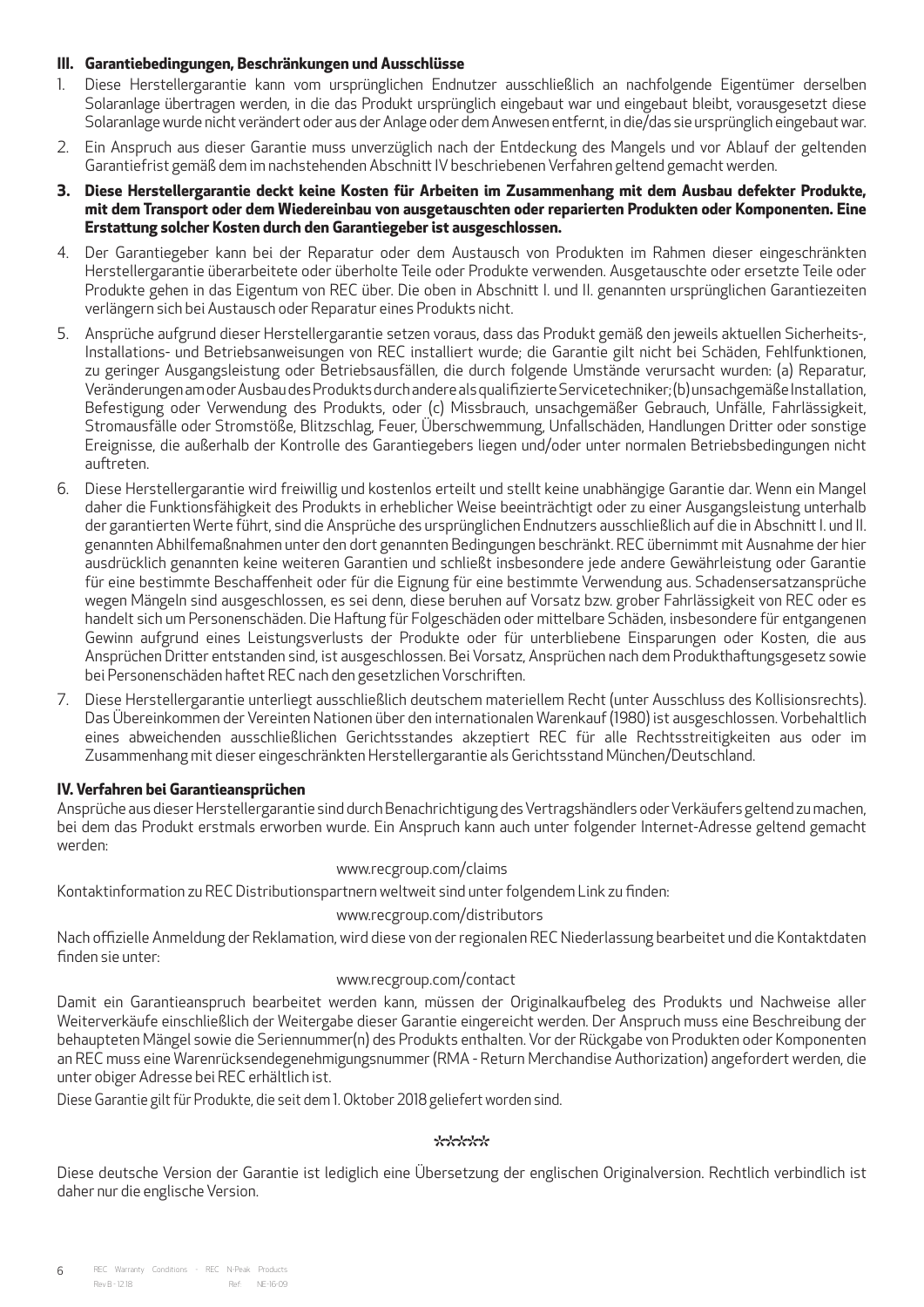

## <span id="page-6-0"></span>**Certificado de garantía limitada para los módulos REC N-Peak1**

(válida a partir del 1 de octubre de 2018)

Esta garantía es válida para todos los productos REC (según lo definido anteriormente) entregados a partir del 1 de octubre de 2018<sup>2</sup> en todos los Estados miembro de la Unión Europea, en el Espacio Económico Europeo, los estados del Grupo regional de Europa Occidental<sup>3</sup> y los estados indicados a continuación<sup>4</sup> .

REC SOLARPTE. LTD . (en lo sucesivo, el «garante» o «REC») concede la siguiente garantía voluntaria al usuario final que adquiera el producto en un estado mencionado anteriormente y que utilice el producto por primera vez (en lo sucesivo, el «usuario final original»). Además de los derechos que concede la presente garantía limitada, el usuario final original puede tener otros derechos de garantía en virtud de la legislación nacional vigente que no se verán afectados ni limitados de ningún modo por esta garantía.

### **I. Garantía del producto**

REC garantiza durante un periodo de 20 años a partir de la fecha de compra por parte del usuario final original (siempre y cuando no se sobrepase un periodo máximo de 20,5 años desde la fecha de fabricación indicada en el producto) (el «periodo de garantía»), según las condiciones de la presente garantía limitada, que los productos:

- No presentarán defectos materiales ni de fabricación si se instalan y utilizan de acuerdo con las instrucciones de instalación que pueden descargarse de la web www.recgroup.com; y
- Serán seguros y permanecerán en funcionamiento si el cable y los conectores se han instalado de un modo profesional y no están permanentemente en contacto con agua; siempre y cuando se excluyan los daños en el cable provocados por la abrasión en una superficie rugosa debido a una fijación insuficiente o al desplazamiento sin protección del cable sobre bordes afilados. También quedan excluidos los daños provocados por animales; y
- Los marcos de aluminio no se deformaran por efectos de congelación del agua en el interior si se han instalado correctamente siguiendo las instrucciones de nuestro Manual de Instalación.

La apariencia externa del producto, incluidos arañazos, manchas, óxido, moho, decoloración u otros signos de desgaste normal que aparezcan tras la entrega o instalación, no constituye un defecto siempre y cuando no afecte a la funcionalidad del producto. La rotura del cristal constituye un defecto sólo si no ha sido provocada por un factor externo.

Si durante el periodo de garantía aparece un defecto (o defecto de série<sup>5</sup>) que afecte a la funcionalidad del producto, REC podrá, según su criterio:

- Reparar el producto defectuoso; o
- Sustituir el producto por un producto equivalente; o
- Reembolsar el precio de mercado vigente de un producto equivalente en el momento en que se produzca la reclamación.

### **II. Garantía de la potencia nominal**

REC garantiza, según lo dispuesto en la presente garantía, que la potencia nominal real del producto llegará como mínimo al 98% de la potencia nominal especificada en la placa del producto durante el primer año (calculado a partir de la fecha de fabricación indicada en el producto). A partir del segundo año, la reducción anual de la potencia nominal real no superará el 0,5% durante un periodo de 24 años, de modo que al finalizar el 25º año, la potencia nominal real alcanzará como mínimo el 86% de la potencia nominal especificada en la placa del producto.

Esta garantía de potencia nominal sólo cubre la reducción del rendimiento debida a una degradación natural del cristal, de la célula solar, de la lámina incrustada, de la caja de conexiones y de las interconexiones producida en caso de uso normal.

Si el producto no alcanza los niveles de potencia nominal garantizados señalados anteriormente durante una medición efectuada por el garante o por un instituto de medición reputable and independiente<sup>6</sup> autorizado por el garante con anterioridad a la realización de la prueba, en las condiciones estándar de ensayo (IEC 61215) y teniendo en cuenta una tolerancia del ±3%, REC podrá, según su criterio:

- Reparar el producto; o
- Sustituir el producto por un producto equivalente o suministrar los módulos adicionales necesarios para llegar al porcentaje garantizado de la potencia nominal especificada; o
- Reembolsar el precio de mercado vigente de un producto equivalente en el momento en que se produzca la reclamación.

<sup>1</sup> Incluidas las variantes de producto con uno o más de los siguientes sufijos: Black, Q2 y excluyendo paneles que marcan Q3 como parte del nombre del producto. 2 Esta garantía también es válida para productos enviados a clientes de REC antes del 1 de octubre de 2018, los cuales fueron almacenados por el cliente y fueron instalados posterior al 1 de octubre de 2018 en instalaciones menores de 500 kW. En estos casos, habrá que justificar la ejecución de dicha instalación en el plazo mencionado junto a la reclamación.

 $\overline{3}$ Según la definición de los grupos regionales de los Estados miembros a la Asamblea General de Naciones Unidas (www.un.int).

<sup>4</sup> Esta garantía limitada también es válida en Andorra, Israel, le Liechtenstein, Mónaco, San Marino, Suiza, Turquía y Ciudad del Vaticano.

<sup>5</sup> Los defectos de série sólo pueden ser confirmados por REC para ser considerados como un defecto de série, y deben de estar de acuerdo con los estándares de REC relativos a este tipo de defectos en la producción.

<sup>6</sup> Ejemplos: Fraunhofer ISE, TÜVRheinland, UL o laboratorio equivalente según sea acordado por REC antes de la prueba.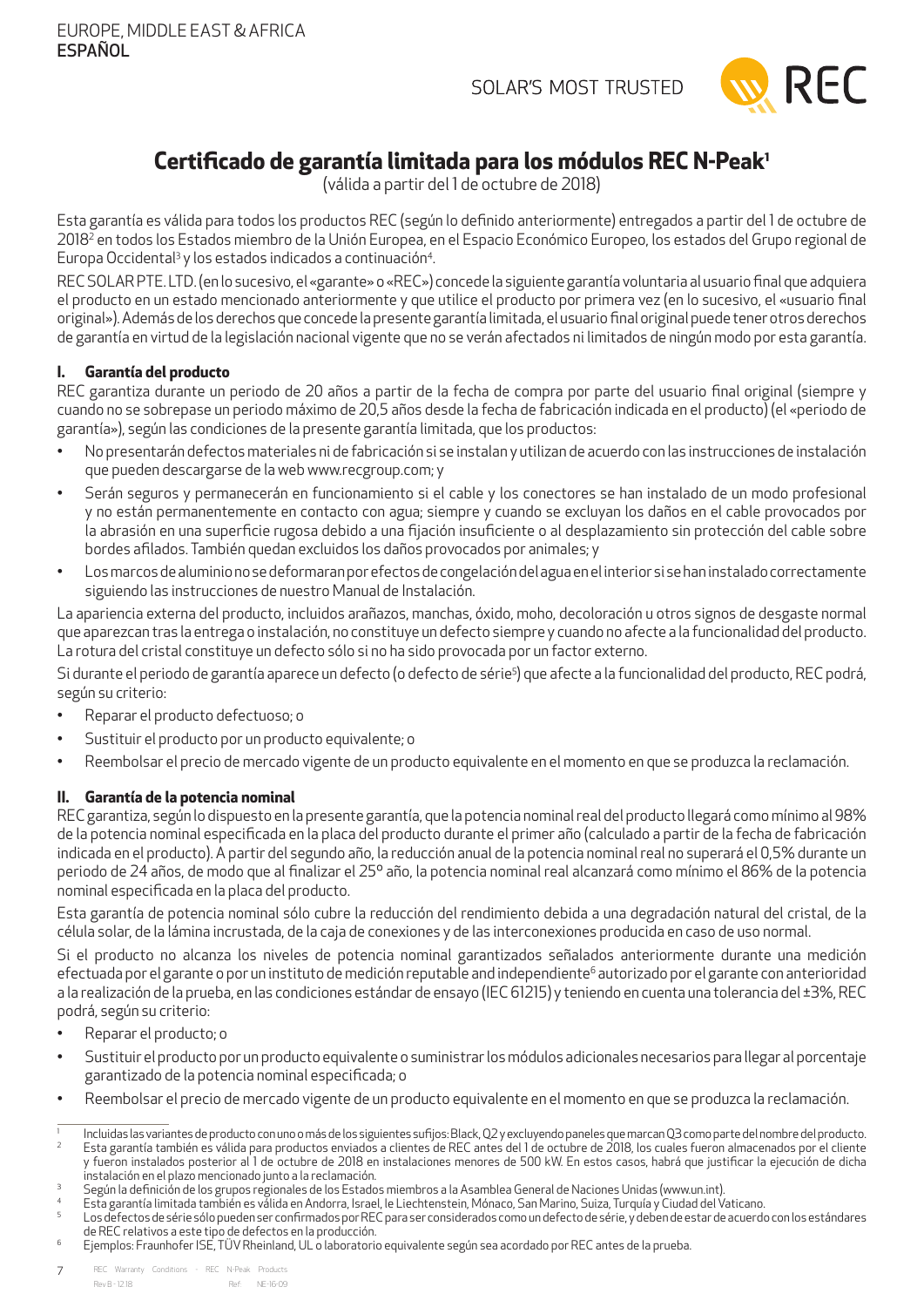### **III. Condiciones, limitaciones y exclusiones de la Garantía**

- 1. El usuario final original no puede transferir la presente garantía, excepto si se trata del subsiguiente propietario de la misma instalación de energía solar fotovoltaica en la cual se instaló originalmente y sigue instalado el producto, siempre y cuando dicha instalación de energía solar no se haya modificado de ningún modo ni trasladado del edificio o propiedad en la cual haya sido instalada inicialmente.
- 2. En virtud del presente documento, cualquier reclamación de garantía deberá notificarse sin demora tras la detección del defecto y con anterioridad al vencimiento del periodo de garantía aplicable, de conformidad con el procedimiento de tramitación de la garantía estipulado en el apartado IV que aparece más abajo.
- **3. La presente garantía no cubre, y el garante no reembolsará, ningún tipo de trabajo in situ ni ningún otro coste en el que se haya incurrido en relación con el desmontaje o la retirada de productos defectuosos, con el transporte o con la reinstalación de los productos reparados o sustituidos o de cualquiera de sus componentes.**
- 4. El garante podrá, según su criterio, utilizar piezas o productos remanufacturados o reacondicionados a la hora de reparar o sustituir el producto al que se aplica la presente garantía limitada. Todas las piezas o productos cambiados o sustituidos pasarán a ser propiedad de REC. Los periodos de garantía establecidos de acuerdo con lo dispuesto en los apartados I y II anteriores no se ampliarán en modo alguno en caso de reparación o sustitución de un producto.
- 5. La presente garantía requiere que el producto sea instalado siguiendo las últimas instrucciones de seguridad, instalación y funcionamiento suministradas por REC y no se aplicará a los daños, averías, fallos de potencia nominal o fallos de funcionamiento que hayan sido provocados por: (a) la reparación, modificación o retirada del producto por parte de personas ajenas a un servicio técnico certificado; (b) la mala sujeción, instalación o aplicación del producto o (c) el maltrato, mal uso, accidentes, negligencias, cortes del suministro eléctrico o subidas de tensión, rayos, incendios, inundaciones, rotura accidental, acciones de terceros y otros actos o accidentes fuera del control razonable de REC y/o que no se deriven de las condiciones normales de uso.
- 6. La presente garantía se ofrece de un modo voluntario y sin coste alguno y no constituye una promesa de garantía independiente. Por lo tanto, si cualquier defecto afecta materialmente a la funcionalidad del producto o produce una potencia nominal inferior a los niveles garantizados, las soluciones para el usuario final original quedan exclusivamente limitadas a las soluciones indicadas en los apartados I y II en los casos de garantía especificados en dichos apartados. REC no asume ninguna garantía, explícita o implícita, distinta a las garantías expuestas en el presente documento y renuncia expresamente a cualquier otra garantía, comercialización o adecuación a un fin concreto. REC excluye toda responsabilidad por daños, especiales, directos o indirectos, derivados de la capacidad o incapacidad del producto de funcionar según lo garantizado, incluyendo, entre otros, daños por pérdidas de potencia, beneficios o ahorros que no se hayan materializado o gastos derivados de reclamaciones de terceras partes. Este punto no se aplica en los casos en los que el garante está obligado en virtud de la legislación obligatoria de responsabilidad de producto ni en los casos de negligencia grave o intencionada por parte del garante.
- 7. La presente garantía se regulará e interpretará de acuerdo con la legislación de Alemania, con independencia de los principios legales seleccionados. La Convención de las Naciones Unidas sobre los Contratos de Compraventa Internacional de Mercaderías (1980) no será de aplicación ni regulará la presente garantía limitada ni ninguna controversia o litigo derivada de la misma. REC se somete irrevocablemente por la presente a la jurisdicción de los tribunales alémanos para la resolución de cualquier conflicto relacionado con esta garantía limitada.

### **IV. Procedimiento de reclamación de la garantía**

Las reclamaciones derivadas de la presente garantía deben efectuarse mediante una notificación al distribuidor o comercio autorizado en el que se haya adquirido originalmente el producto. La reclamación debe registrarse en:

www.recgroup.com/claims

Los datos de contacto de los Distribuidores de REC a nivel global puede encontrarlos en:

www.recgroup.com/distributors

Una vez que se haya presentado una reclamación, ésta será tratada por la oficina regional de REC, cuyos datos de contacto se pueden encontrar en:

### www.recgroup.com/contact

Para que una reclamación de garantía pueda ser tramitada, es imprescindible adjuntar a la reclamación un comprobante de la compra original del producto y de cualquier venta subsiguiente, incluida la transferencia de esta garantía. La reclamación debe incluir una descripción del (de los) defecto(s) por el que (los que) se reclama y el (los) número(s) de serie del producto. Antes de devolver cualquier producto o componente a REC, es necesario haber obtenido un número de autorización de devolución de mercancía o RMA (Return Merchandise Authorization). Dicho número puede obtenerse poniéndose en contacto con REC en la dirección indicada anteriormente.

La presente garantía es válida para los productos entregados a partir del 1 de octubre de 2018.

### \*\*\*\*\*\*

Esta versión en castellano es una traducción de la versión original en inglés. En el caso que hubiere diferencias entre la versión traducida y la versión inglesa, la versión inglesa prevalecería sobre la versión traducida.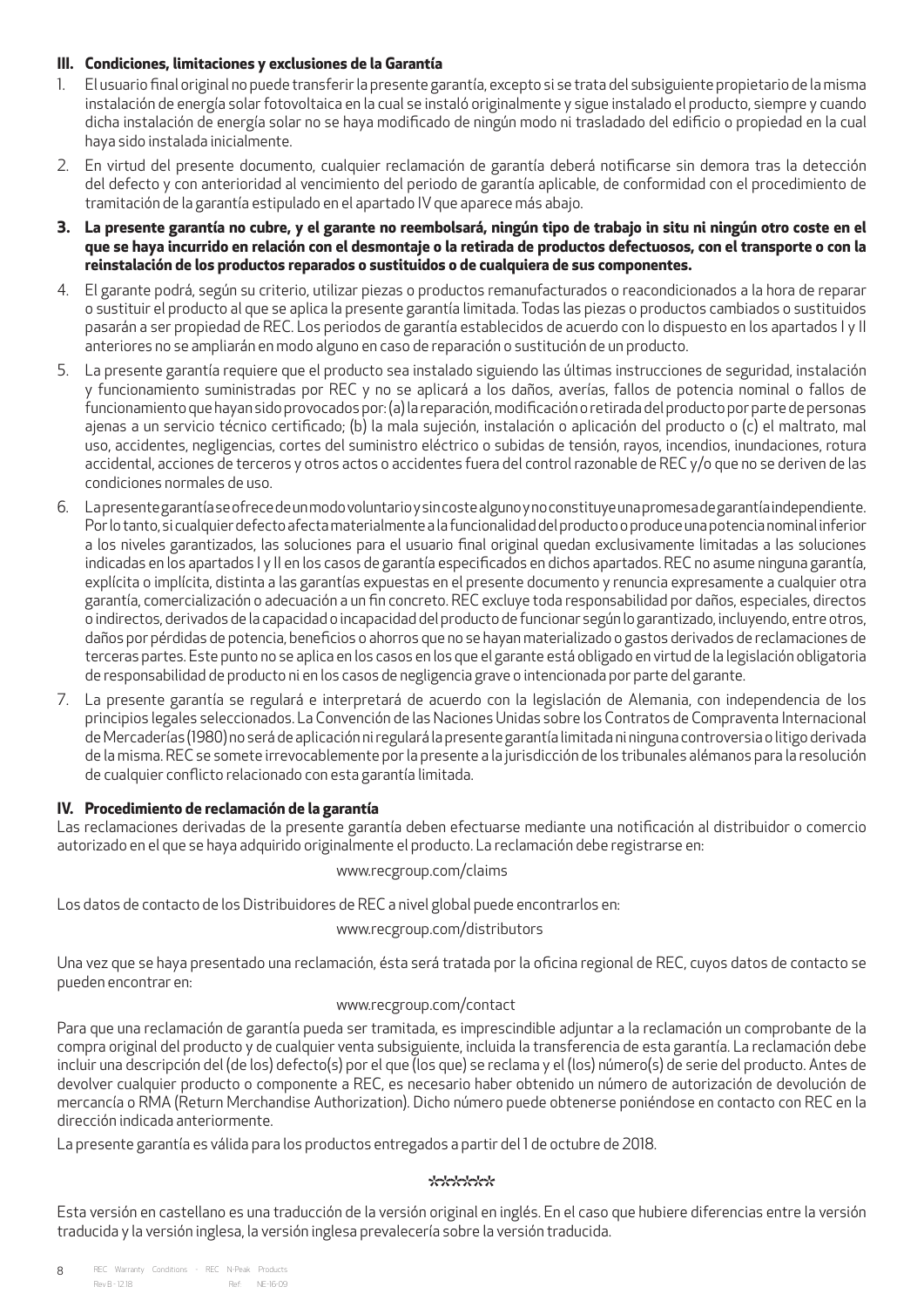

# **Certificat de Garantie pour Modules REC N-Peak1**

(À compter du 1er octobre 2018)

<span id="page-8-0"></span>La Garantie est valable pour l'ensemble des Produits tels que définis ci-dessus livrés à compter du 1er octobre 2018<sup>2</sup> dans tous les états membres de l'Union Européenne (UE) et de l'Espace Économique Européen (EEE), ainsi que les pays appartenant au group régional des Etats d'Europe de l'Est (EEG)ª et autres pays définis en bas4 .

REC SOLAR PTE. LTD . (ci-après désigné le « Garant » ou « REC ») émet la présente garantie libre destinée à l'utilisateur final ayant acquis le Produit dans un des pays mentionnés ci-dessus et ayant mis le Produit en service pour la première fois (l' « Utilisateur Final d'Origine »). Outre les droits conférés au titre de la présente Garantie, l'Utilisateur Final d'Origine peut faire valoir ses droits de garantie légale obligatoire en vertu de la législation nationale en vigueur, lesquels droits n'étant en aucune circonstance affectés ou limités par la présente Garantie.

### **I. Garantie relative au Produit**

Sous réserve des conditions générales de la présente Garantie et pendant une durée de vingt (20) ans (la « Période de Garantie ») à compter de la date d'achat par l'Utilisateur Final d'Origine (cette durée ne pouvant excéder vingt ans et demi (20,5) à compter de la date de fabrication indiquée sur le « Produit »), REC garantit que les Produits :

- Sont exempts de tout défaut matériel ou de fabrication si le Produit a été installé et utilisé en accord avec les instructions de montage à télécharger sur le site www.recgroup.com; et
- Demeureront sûrs et opérationnels si les câbles et connecteurs sont installés de manière professionnelle et ne sont pas dans l'eau en permanence. Sont toutefois exclus les dommages causés au câble par l'abrasion sur une surface rugueuse du fait que le câble soit mal fixé ou que son circuit ne soit pas protégé des bords tranchants. Sont également exclus les dommages causés par les animaux; et
- Ne verront pas leurs cadres en aluminium geler s'ils ont été correctement installés.

L'aspect extérieur du Produit, notamment les rayures, les tâches, la rouille, les moisissures, la décoloration, et tout autre signe d'usure normale qui surviendrait après la livraison ou l'installation, ne constitue pas un défaut pourvu que la fonctionnalité du Produit n'en soit pas affectée. Le bris de verre constitue un défaut uniquement lorsqu'il n'est pas causé par un événement extérieur.

Si un défaut (ou défaut de série<sup>s</sup>) affectant la fonctionnalité du Produit survient pendant la Période de Garantie, REC pourra, à son entière discrétion:

- réparer le Produit défectueux; ou
- remplacer le Produit par un produit équivalent; ou
- effectuer un remboursement sur la base du prix du marché d'un produit équivalent au moment de la réclamation.

### **II. Garantie relative à la Production d'énergie**

Conformément aux conditions générales de la présente Garantie, REC garantit que la puissance nominale réelle du Produit atteindra au moins 98 % de la puissance nominale indiquée sur la plaque signalétique du Produit pendant la première année (calculée à compter de la date de fabrication indiquée sur le Produit). À partir de la seconde année, la puissance nominale réelle garantie diminuera chaque année de 0,5 % uniquement sur une période de 24 ans, de sorte qu'au terme de la 25ème année, la puissance réelle garantie corresponde au minimum à 86 % de la puissance nominale indiquée sur la plaque signalétique du Produit.

### **La présente Garantie relative à la Production d'énergie couvre uniquement les baisses de performances dues à la dégradation naturelle du verre, des cellules solaires, du film de revêtement, du boîtier de raccordement et des branchements dans le cadre d'un usage normal.**

Si, au cours d'une mesure effectuée par le Garant ou par un institut de mesure reconnu et indépendant<sup>6</sup> déterminé préalablement à l'essai réalisé par le Garant, le Produit ne fournit pas les niveaux de puissance nominale garantis spécifiés ci-dessus dans les conditions de test standardisées (IEC 61215) et en appliquant une marge de tolérance de  $\pm 3$ %, REC pourra à sa seule discrétion

- réparer le Produit; ou
- remplacer le Produit par un produit équivalent ou fournir des modules supplémentaires afin d'atteindre le pourcentage garanti de puissance nominale spécifiée; ou
- effectuer un remboursement sur la base du prix du marché d'un produit équivalent au moment de la réclamation.

<sup>1</sup> Y compris les variantes de produit avec un ou plusieurs suffixes : Black, Q2, et à l'exclusion des panneaux affichant Q3, dans le nom du produit.

Cette garantie est valable pour les produits livrés aux clients REC avant le 1er octobre 2018, qui étaient détenus en stock par le client et qui ont été mis en service après le 1er octobre 2018, sur des installations d'une puissance inférieure à 500 kW. Dans tels cas, la preuve de la mise en service du système doit accompagner la soumission de la demande.

<sup>3</sup> Selon la définition des groupes régionaux de l' Assemblée Générale des Nations Unies (www.un.int)

<sup>4</sup> Cette Garantie Limitée est aussi valable en Andorre, l'Israël, le Liechtenstein, Monaco, Saint Marin, La Suisse, la Turquie et le Vatican.

Un défaut de série ne peut être confirmé que par REC selon les standards internes

<sup>6</sup> Exemple: Fraunhofer ISE, TÜVRheinland, UL ou équivalent, déterminé préalablement à l'essai réalisé par le Garant.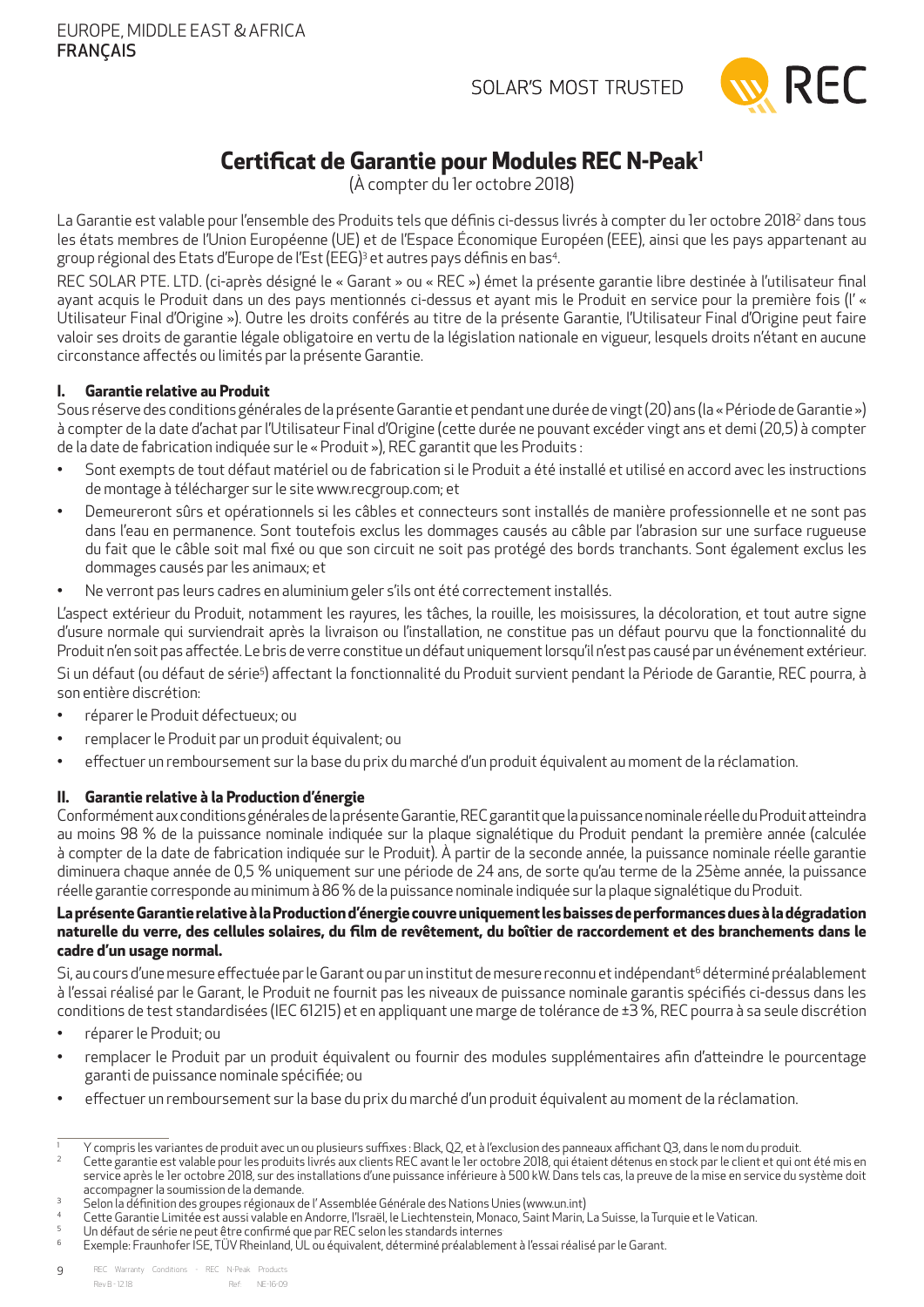### **III. Conditions, limitations et exclusions de la Garantie**

- 1. La présente Garantie ne peut être transférée par l'Utilisateur Final d'Origine, sauf à un propriétaire ultérieur de l'installation photovoltaïque dans laquelle le Produit a été mis en place à l'origine, et dans laquelle il est encore en place, à condition que ladite installation photovoltaïque n'ait subi aucune modification ou n'ait pas été retirée de la structure ou propriété pour laquelle elle était prévue à l'origine.
- 2. Toute demande en garantie au titre des présentes doit être notifiée dans les meilleurs délais après la détection du défaut et avant l'expiration de la Période de Garantie applicable, en accord avec les procédures déterminées à la section IV ci-après.
- **3. Veuillez noter que la présente Garantie ne couvre, et que le Garant ne rembourse, aucun coût afférent à la main d'œuvre sur site, ni aucun autre coût engagé pour la désinstallation ou la dépose des Produits défectueux, le transport ou la réinstallation de tout Produit ou composant remplacé ou réparé.**
- 4. Le Garant se réserve le droit d'utiliser des pièces ou produits re-manufacturés ou remis à neuf en vue de la réparation ou du remplacement des Produits au titre de la présente Garantie. Tout Produit ou pièce échangé ou remplacé devient la propriété de REC. Les Périodes de Garantie définies aux sections I. et II. ci-dessus ne peuvent en aucun cas être prorogées dans l'hypothèse du remplacement ou de la réparation d'un Produit.
- 5. La présente Garantie exige que le Produit soit installé conformément aux instructions les plus récentes fournies par REC en matière de sécurité, d'installation et d'exploitation, et ne s'applique pas en cas de dommage, dysfonctionnement, défaillance de la puissance nominale ou défaillance technique causés par : (a) toute réparation, modification ou dépose du Produit effectuée par une personne autre qu'un technicien agréé ; (b) un raccord, une installation ou une utilisation erroné du Produit ou (c) un usage abusif ou à mauvais escient, un accident, la négligence, des pannes de courant ou surtensions, la foudre, un incendie, une inondation, un bris accidentel, les actions de tiers et tout autre événement ou accident échappant au contrôle raisonnable de REC et/ou ne survenant pas dans des conditions normales de fonctionnement.
- 6. La présente Garantie est concédée librement et gratuitement et ne constitue pas une garantie indépendante. Par conséquent, lorsqu'un vice affecte matériellement la fonctionnalité du Produit ou résulte en une puissance nominale endeçà des niveaux garantis, les recours de l'Utilisateur Final d'Origine se limiteront exclusivement aux recours déterminés aux sections I. et II. dans les cas qui y sont spécifiés. REC n'assume aucune garantie, expresse ou implicite, autre que les garanties indiquées dans le cadre des présentes, et décline spécifiquement toute autre garantie de qualité marchande du produit ou d'adéquation à un besoin particulier. REC décline toute responsabilité pour tout dommage particulier, fortuit, consécutif ou punitif résultant de l'utilisation ou de la perte de jouissance des Produits, incluant notamment les dommages causés par la perte de puissance, le manque à gagner, la réduction d'économies ou les frais liés aux réclamations de tiers. Cette disposition ne s'applique pas dans la mesure où le Garant est responsable en vertu de la législation en matière de responsabilité ou en cas de faute intentionnelle ou de négligence grave de la part du Garant.
- 7. La présente Garantie sera régie et interprétée en accord avec le droit allemand, quels que soient les principes de droit choisis. La Convention des Nations-Unies sur les Contrats de Vente Internationale de Marchandises (1980) ne s'appliquera pas à ou ne régira en aucune circonstance la présente Garantie ou tout litige qui surviendrait en rapport avec ladite Garantie. REC élit irrévocablement la juridiction des tribunaux allemands pour résoudre tout litige qui surviendrait en rapport avec la présente Garantie.

### **IV. Procédure de mise en œuvre de la garantie**

Toute demande en vertu de la présente Garantie se fera en notifiant le distributeur ou le vendeur autorisé chez qui le Produit a été acheté à l'origine. Une demande peut être déposée à l'adresse :

www.recgroup.com/claims

Les détails de contact pour les partenaires globaux de REC, se retrouvent sur:

www.recgroup.com/distributors

Dès qu'une demande en vertu de la Garantie a été soumise selon le procédure en-dessus, elle sera traitée par l'équipe régionale de REC; leurs cordonnées se trouvent sur:

### www.recgroup.com/contact

Le justificatif de l'achat original du Produit et de toute vente ultérieure, incluant le transfert de la présente Garantie, doit accompagner la Demande de mise en œuvre de la garantie pour que celle-ci soit traitée. La demande doit inclure une description du/des défauts présumés ainsi que le(s) numéro(s) de série du Produit. Avant de renvoyer un Produit ou un composant à REC, un numéro de RMA (Autorisation de retour de marchandise) est nécessaire. Ce numéro peut être obtenu en contactant REC à l'adresse susvisée.

La présente garantie est valable pour les Produits livrés à compter du 1er octobre 2018.

### \*\*\*\*\*\*\*

Ce document a été traduit en français à partir d'un document en anglais. S'il y a des discordances entre la version en français et la version en anglais, la version en anglais prévaudra.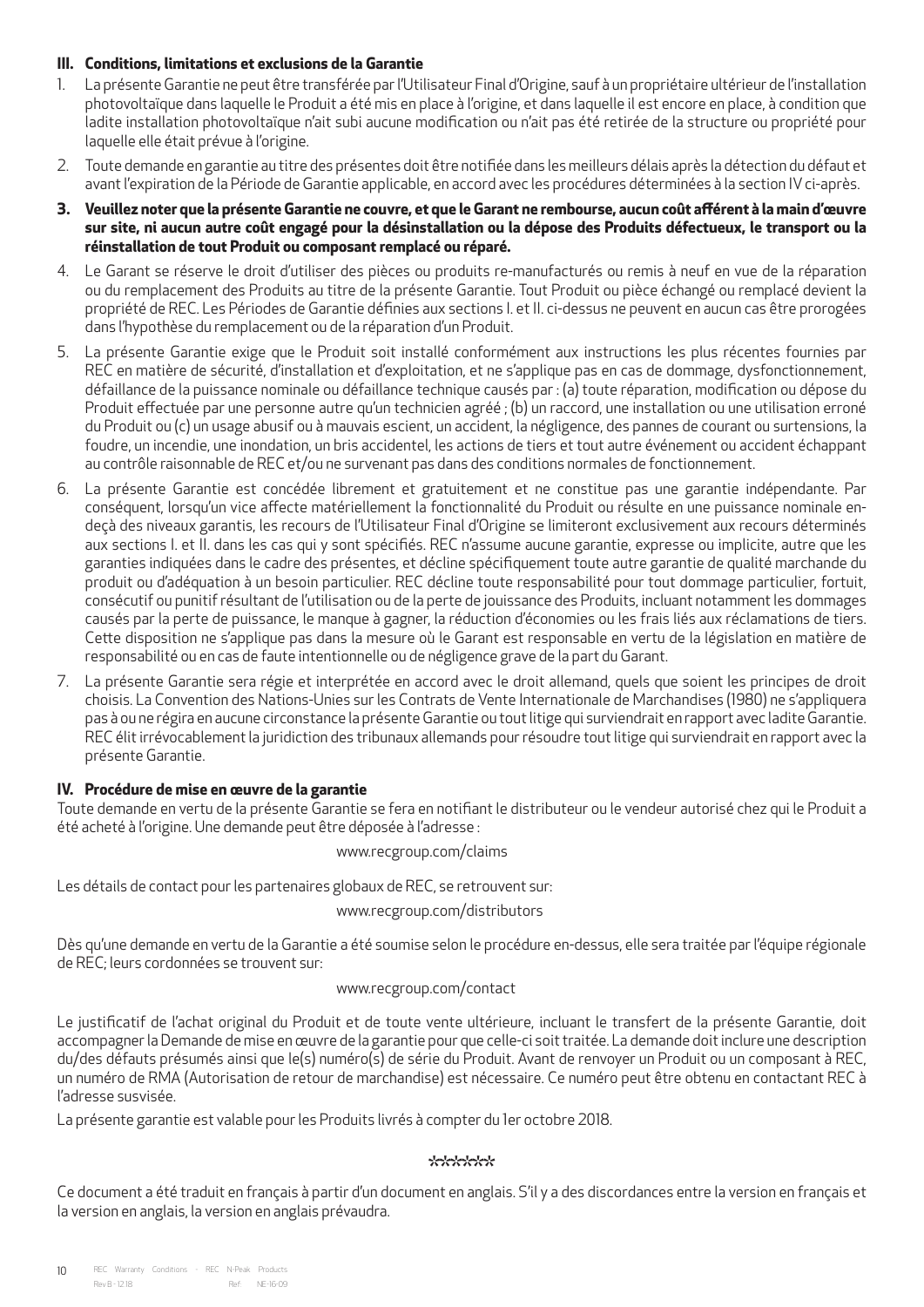

# **Certificato di garanzia sui moduli REC N-Peak1**

(valida dal 1° ottobre 2018)

<span id="page-10-0"></span>La presente Garanzia copre tutti i pannelli solari sopra indicati (e come definito in nota ') consegnati a partire dal 1° ottobre 2018<sup>2</sup> in tutti gli Stati membri dell'Unione europea, dello Spazio economico europeo e nei paesi appartenenti al gruppo dell'Est Europa<sup>3</sup> così come nei paesi elencati in calce<sup>4</sup>. .

REC SOLARPTE. LTD . (qui di seguito denominata "Garante" o "REC") rilascia la presente garanzia volontaria all'utilizzatore finale che ha acquistato il Prodotto in uno dei Paesi elencati nel capoverso precedente e che ha messo in uso il Prodotto per la prima volta ("Utilizzatore finale originale"). Oltre ai diritti concessi ai sensi della presente Garanzia, l'Utilizzatore finale originale potrà avvalersi dei diritti legali di garanzia in virtù delle leggi nazionali applicabili, i quali non potranno essere influenzati o limitati in qualsivoglia modo dalla presente Garanzia.

### **I. Garanzia sul prodotto**

In conformità ai termini e alle condizioni della presente Garanzia, REC garantisce per un periodo di 20 anni, con decorrenza dalla data di acquisto dell'Utilizzatore finale originale, (il "Periodo di garanzia") (periodo che comunque non può essere superiore a un periodo massimo di 20,5 anni dalla data di fabbricazione, come riportato sul prodotto), che i Prodotti:

- sono privi di qualsivoglia difetto di materiali o manodopera a condizione che il Prodotto venga installato e usato conformemente alle istruzioni d'installazione disponibili su www.recgroup.com; o
- rimarranno sicuri e operativi, a condizione che il cavo e i connettori vengano installati da tecnici specializzati e non entrino costantemente a contatto con l'acqua. I danni provocati da abrasioni da contatto con superfici ruvide, dovuti a un errato fissaggio o a una posa non adeguata dei cavi su spigoli vivi, sono da intendersi esclusi dalla garanzia, così come i danni causati dagli animali; o
- una corretta installazione eviterà il congelamento del telaio in alluminio.
- L'aspetto esteriore del Prodotto, inclusi graffi, macchie, ruggine, muffe, scolorimento e altri segni di normale deterioramento successivi alla consegna o all'installazione, non costituiscono difetti, a condizione che la funzionalità del Prodotto non ne sia pregiudicata. La rottura del vetro costituisce un difetto solo qualora non derivi da fattori esterni.

In caso di difetto riscontrato (o difetti sistematici<sup>s</sup>) durante il Periodo di garanzia, suscettibile di pregiudicare la funzionalità del prodotto, REC si riserverà il diritto, a propria esclusiva discrezione, di:

- riparare il Prodotto difettoso; o
- sostituire il Prodotto con un articolo equivalente; o
- rimborsare il prezzo corrente di mercato di un prodotto equivalente al momento della richiesta di risarcimento.

### **II. Garanzia di output nominale**

In conformità ai termini e alle condizioni della presente Garanzia, REC garantisce che per il primo anno (calcolato a far tempo dalla data di fabbricazione riportata sul Prodotto), l'effettivo output nominale del Prodotto raggiungerà almeno il 98% del valore specificato sulla targhetta del Prodotto. A partire dal secondo anno, l'effettivo output nominale registrerà una diminuzione annuale non superiore allo 0,5% per un periodo di 24 anni. In questo modo, allo scadere del 25 anno, l'output nominale effettivo corrisponderà almeno all'86% del valore specificato sulla targhetta del Prodotto.

### **Detta Garanzia di output nominale copre esclusivamente il calo delle prestazioni dovuto a un degrado naturale del vetro, della cella fotovoltaica, della lamina, della scatola di connessione e dei collegamenti in condizioni di normale utilizzo.**

Qualora il Prodotto non raggiunga i livelli garantiti di output nominale sopra indicati, una volta effettuata la misurazione da parte del Garante o di un organismo acreditato indipendente di misurazione<sup>6</sup> Garante stesso e sulla base di condizioni di test standard (IEC 61215) con una tolleranza pari a ±3%, REC avrà la facoltà, a sua esclusiva discrezione, di:

- riparare il Prodotto; o
- sostituire il Prodotto con un articolo equivalente o fornire moduli aggiuntivi, ove necessario, per compensare la perdita di potenza; o
- rimborsare il prezzo corrente di mercato di un prodotto equivalente al momento della richiesta di risarcimento.

5 Difetti sistematici posso essere confermati solo da REC qualora un episodio di difetto sistematico sia in accordo con gli standard sistematici di REC. 6

<sup>1</sup> Incluse le varianti di prodotto con il suffisso Black, Q2, and esclusi i moduli che riportano la sigla "Q3" nel nome del prodotto.

 $^{2}$  Questa garanzia è valida anche per i prodotti consegnati ai clienti REC prima del 1° ottobre 2018, tenuti in magazzino dai clienti e commissionati dopo il 1° ottobre 2018 per l'installazione di dimensioni inferiori a 500 kW. In tali casi, la prova della messa in servizio del sistema deve accompagnare la presentazione del reclamo

 $^3$   $\,$  Come definito dai Gruppi Regionali degli Stati Membri all'Assemblea Generale delle Nazioni Unite (www.un.int).

<sup>4</sup> Questa Garanzia limitata copre anche i paesi di Andorra, Israele, Liechtenstein, Principato di Monaco, Repubblica di San Marino, Svizzera, Turchia e Città del Vaticano.

Esempio: Parametri ISE, TUV o equivalenti, come discusso ed accordato da REC prima della fase ti TEST del prodotto.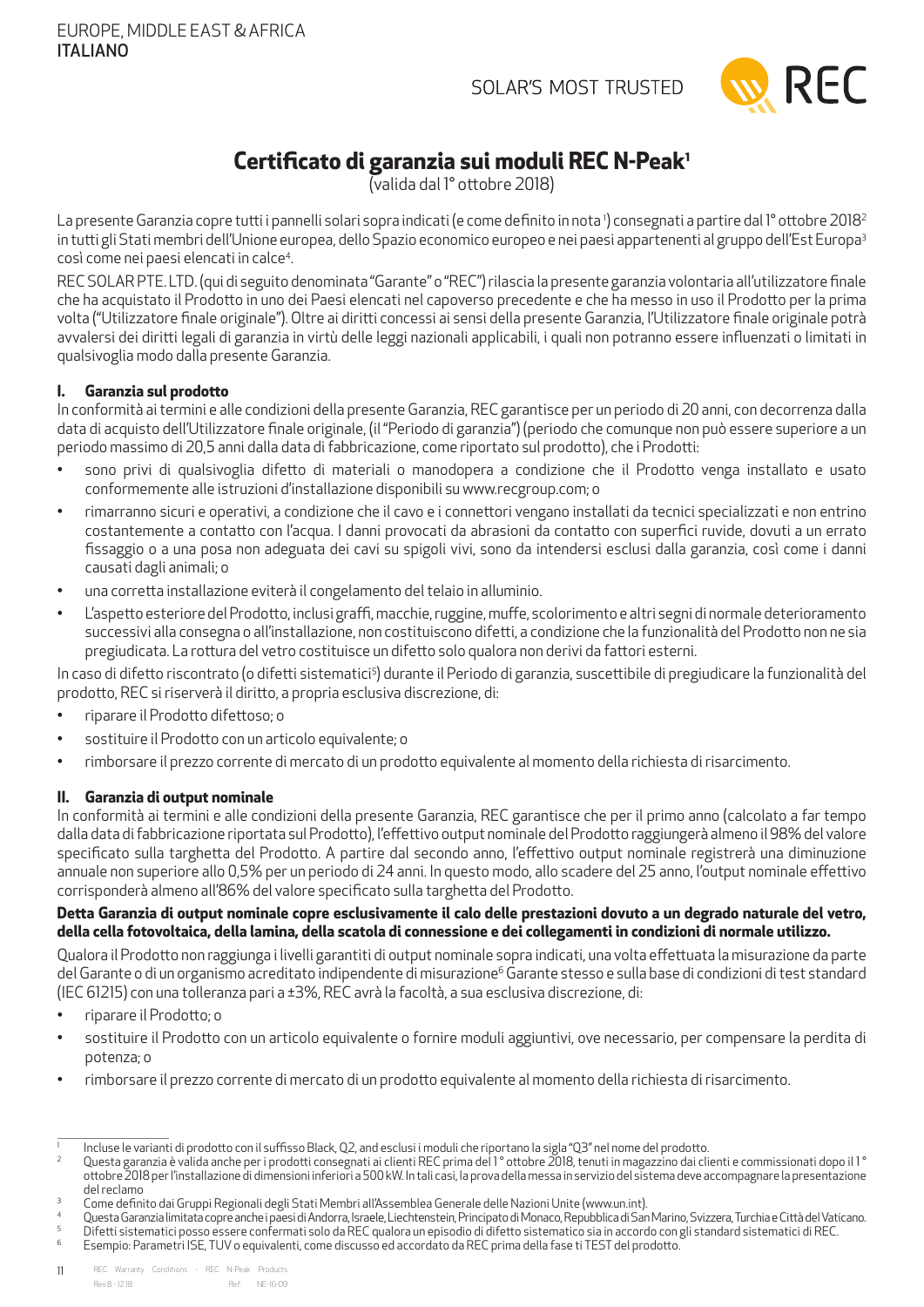### **III. Condizioni, limitazioni ed esclusioni di garanzia**

- 1. La presente Garanzia non può essere ceduta dall'Utilizzatore finale originale se non all'eventuale successivo proprietario dell'impianto solare presso il quale il Prodotto è stato originariamente installato e resta installato, a condizione che l'impianto solare in questione non sia stato modificato in alcun modo o trasferito dalla struttura o dalla proprietà in cui era stato originariamente installato.
- 2. L'eventuale richiesta di risarcimento ai sensi della presente Garanzia deve essere comunicata tempestivamente non appena rilevato il difetto e prima della scadenza del Periodo di garanzia applicabile, nonché conformemente alla procedura descritta alla successiva sezione IV.
- **3. La presente Garanzia non copre alcun costo per la manodopera in loco o altre spese associate alla disinstallazione o alla rimozione del Prodotto difettoso, al trasporto o alla reinstallazione del Prodotto sostituito o riparato e di qualsiasi suo componente. Pertanto il Garante non sarà tenuto al rimborso dei suddetti costi.**
- 4. Il Garante potrà utilizzare componenti o prodotti, di produzione o rimessi a nuovo per la riparazione o la sostituzione di qualsivoglia Prodotto ai sensi della presente Garanzia. Gli eventuali componenti o Prodotti sostituiti diverranno di proprietà di REC. La durata dei Periodi di garanzia di cui alla sezione I. e II. non sarà in alcun modo estesa, nemmeno in caso di sostituzione o riparazione del Prodotto.
- 5. La presente Garanzia stabilisce che il Prodotto venga installato in conformità alle più recenti norme di sicurezza, installazione e utilizzo fornite da REC e non si intenderà applicabile a danni, anomalie di funzionamento, diminuzione di potenza erogata o disservizi causati da: (a) riparazione, modifica o rimozione del Prodotto da parte di persone che non siano tecnici di assistenza qualificati; (b) collegamento, installazione o applicazione impropria del Prodotto; oppure (c) abuso, utilizzo improprio, incidenti, negligenza, interruzioni o picchi di tensione, fulmini, incendi, alluvioni, rottura accidentale, atti di terze parti e altri eventi o incidenti che esulino dal ragionevole controllo di REC e/o che non insorgano nelle normali condizioni di esercizio.
- 6. Detta Garanzia, volontaria e gratuita, non costituisce una promessa di garanzia indipendente. Pertanto, se un difetto pregiudica sostanzialmente la funzionalità del Prodotto o genera un output nominale inferiore ai livelli garantiti, i rimedi dell'Utilizzatore finale si limiteranno esclusivamente a quanto indicato nelle sezioni I. e II. nei casi specificati. REC non assume alcuna garanzia, espressa o implicita, diversa da quelle definite e rifiuta espressamente di offrire qualsiasi altra forma di garanzia, comprese quelle relative alla commerciabilità o idoneità per un fine specifico. REC esclude qualsivoglia responsabilità relativamente a danni punitivi, consequenziali, incidentali o speciali derivanti dall'uso o dal mancato utilizzo del Prodotto secondo quanto garantito, ivi inclusi, senza limitazione alcuna, i danni derivanti da perdita di potenza, mancato profitto, perdite di risparmi o spese derivanti da ricorsi di terzi. Ciò non sarà da intendersi applicabile nella misura in cui il Garante è soggetto alle leggi vigenti in materia di responsabilità obbligatoria sul prodotto o nei casi di intenzionalità o colpa grave da parte del Garante.
- 7. La presente Garanzia sarà regolata e formulata conformemente alle leggi tedesche, a prescindere dai principi giuridici applicabili. La Convenzione delle Nazioni Unite sui contratti di vendita internazionale di merci (1980) non sarà da intendersi applicabile e non disciplinerà la presente Garanzia o qualsivoglia controversia da essa derivante. La risoluzione di ogni controversia con REC derivante dall'applicazione o interpretazione della presente Garanzia sarà irrevocabilmente soggetta alla giurisdizione dei tribunali tedeschi.

### **IV. Procedura per richieste di risarcimento in garanzia**

Le richieste di risarcimento ai sensi della presente Garanzia dovranno essere trasmesse al distributore autorizzato o al venditore presso il quale il prodotto è stato originariamente acquistato. La richiesta di risarcimento potrà essere inoltrata su:

### www.recgroup.com/claims

I contatti dei Distributori globali REC sono disponibili al seguente indirizzo web:

www.recgroup.com/distributors

Una volta che il claim e´ stato trasmesso, verra´ preso in carico dall´Ufficio REC di competenza, tutti i dettagli sono disponibili al seguente indirizzo web:

### www.recgroup.com/contact

Per l'elaborazione delle Richieste di risarcimento in garanzia è necessario che esse siano corredate dalla prova dell'acquisto originale del Prodotto e delle eventuali vendite successive, compresa la cessione della presente Garanzia. La richiesta di risarcimento dovrà includere una descrizione del presunto difetto, nonché il numero di serie del Prodotto. Prima di rispedire qualsiasi Prodotto o componente a REC, è necessario un codice RMA (autorizzazione alla restituzione della merce) ottenibile contattando REC stessa all'indirizzo summenzionato.

La presente Garanzia è valida per i prodotti consegnato a partire dal 1° ottobre 2018.

### \*\*\*\*\*\*

Questa versione italiana è una traduzione dell'originale inglese. Se ci fosse qualsiasi differenza fra la versione tradotta e la versione inglese, la versione inglese sostituisce la versione tradotta.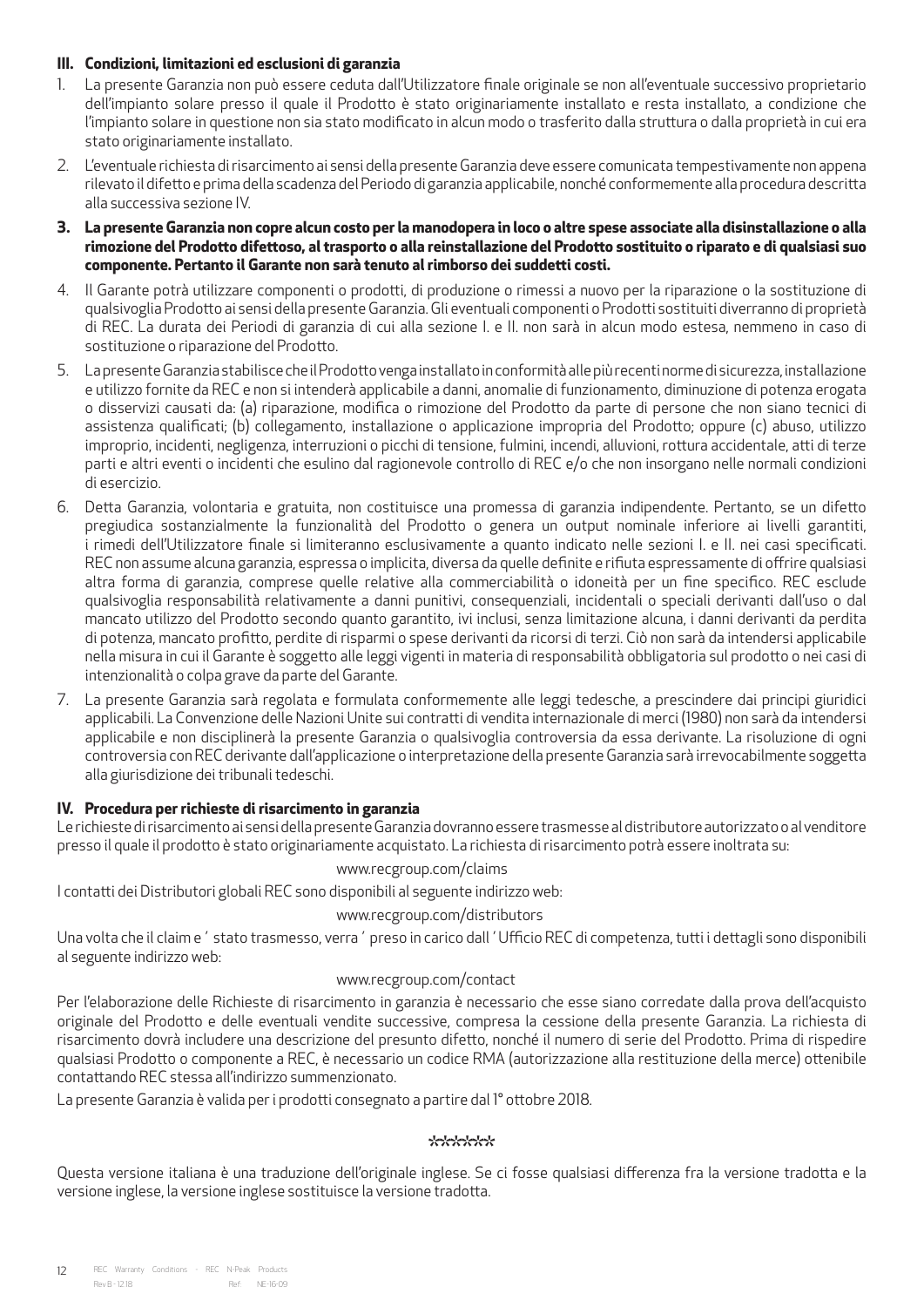

# <span id="page-12-0"></span>**Limited Warranty Certificate for REC N-Peak solar panels1**

**(Limited Warranty)**

(valid as of October 1, 2018)

This Limited Warranty covers all the above named REC solar panels (as defined above') delivered to REC customers on or after October 1, 2018<sup>2</sup>, and is valid in countries belonging to the African and Asia-Pacific regional groups of the United Nations<sup>3</sup> and further countries as listed below<sup>4</sup>. .

REC SOLARPTE. LTD . (hereafter the 'Warrantor' or 'REC') issues the following voluntary warranty to the end-user who purchased the Product in one of the countries mentioned above and put the Product into use for the first time (the 'Original End-User'). In addition to the rights under this Limited Warranty, the Original End-User may be entitled to statutory warranty rights under applicable national laws which shall not be affected or limited in any way by this Limited Warranty.

### **I. Product Warranty**

Subject to the terms and conditions of this Limited Warranty, for a period of 20 years from the date of purchase by the Original End-User (not exceeding a maximum period of 20.5 years from the date of production as identified on the Product), REC warrants that the Products:

- Are free from defects in material and workmanship if installed and used in accordance with the installation instructions available to download from www.recgroup.com; and
- Will remain safe and operational if cable and connector plugs are installed professionally and are not permanently positioned in water; provided however, that damage to the cable caused by abrasion on a rough surface due to insufficient fixing or to unprotected running of the cable over sharp edges is excluded. Damage caused by animals is also excluded; and
- Will not experience freezing up of the aluminum frames if installed correctly.

The outer appearance of the Product, including scratches, stains, rust, mould, discoloration and other signs of normal wear and tear, which occurred after delivery or installation, do not constitute defects, provided the functionality of the Product is not affected. Glass breakage constitutes a defect only if not caused by any external influence.

If a defect (or serial defect<sup>5</sup>) occurs during the Warranty Period affecting the functionality of the Product, REC will, at its sole option:

- Repair the defective Product; or
- Replace the Product with an equivalent product; or
- Refund the current market price of an equivalent product at the time of the claim.

### **II. Power Output Warranty**

Subject to the terms and conditions of this Limited Warranty, REC warrants that the actual power output of the Product will reach at least 98% of the nameplate power output specified on the Product during the first year (calculated from the date of production as identified on the Product). From the second year, the actual power output will decline annually by no more than 0.5% for a period of 24 years, so that by the end of the 25th year, an actual output of at least 86% of the nameplate power output specified on the Product will be achieved.

### **This Power Output Warranty covers only reduced performance due to natural degradation of the glass, the solar cell, the embedding foil, the junction box and interconnections under normal use.**

If the Product does not reach the warranted power output levels set out above when measured by the Warrantor or by an accredited independent measuring institute<sup>6</sup> agreed to prior to testing by the Warrantor, under standard test conditions (IEC 61215) and taking into account a  $\pm$ 3% tolerance range, then REC will, at its sole option:

- Repair the Product; or
- Replace the Product with an equivalent product or to supply additional panels as necessary to achieve the warranted percentage of specified power output; or
- Refund the current market price of an equivalent product at the time of the claim.

2 This warranty is also valid for products delivered to REC customers before October 1, 2018, which were held in stock by the customer, and were commissioned after October 1, 2018, on installations of less than 500 kW size only. In such cases, proof of system commissioning must accompany the claim submission. 3 As defined by the regional groups of Member States to the United Nations General Assembly (www.un.int).

<sup>1</sup> Including product variants with one or more of the suffixes: Black, Q2, and excluding panels showing Q3, as part of the product name.

<sup>4</sup> This Limited Warranty also includes the countries of Australia, Kiribati, New Zealand and Taiwan, but excludes Cyprus.

<sup>5</sup> Serial defects can only be confirmed by REC as a serial defect event in accordance with REC standards of serial defects.

<sup>6</sup> Examples: Fraunhofer ISE, TÜVRheinland, UL or equivalent as discussed and agreed by REC prior to testing.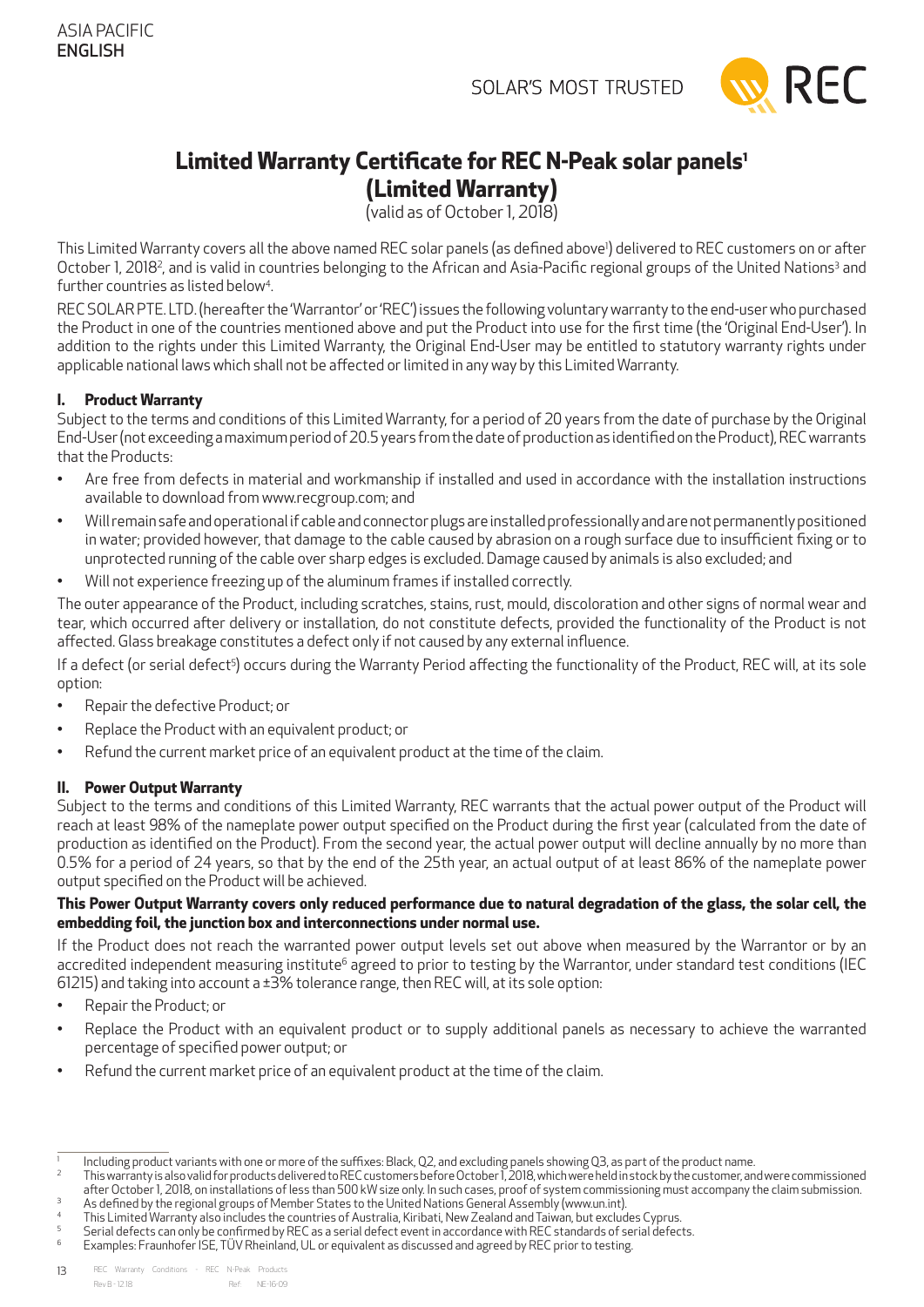### **III. Warranty Conditions, Limitations and Exclusions**

- 1. This Limited Warranty is not transferable by the Original End-User, except to a subsequent owner of the solar power facility at which the Product was originally installed and remains installed, provided that this solar power facility has not been altered in any way or moved from the structure or property at which it was originally installed.
- 2. Notification of a warranty claim hereunder must be given without undue delay after detection of the defect and prior to the expiration of the applicable Warranty Period and in accordance with the procedure as set out in section IV below.
- **3. Please note that this Limited Warranty does not cover, nor will the Warrantor reimburse, any on-site labor or other costs incurred in connection with the de-installation or removal of defective Products, transport or the re-installation of replaced or repaired Products or any components.**
- 4. The Warrantor may use remanufactured or refurbished parts or products when repairing or replacing any Products under this Limited Warranty. Any exchanged or replaced parts or Products will become the property of REC. The Warranty Periods set out in sections I. and II. above will not be extended in any way in the event of a replacement or repair of a Product.
- 5. This Limited Warranty requires that the Product is installed according to the latest safety, installation and operation instructions provided by REC and does not apply to damage, malfunction, power output or service failures which have been caused by: (a) repair, modifications or removal of the Product by someone other than a qualified service technician; (b) any improper attachment, installation or application of the Product or (c) abuse, misuse, accident, negligent acts, power failures or surges, lightning, fire, flood, accidental breakage, actions of third parties and other events or accidents outside REC's reasonable control and/or not arising under normal operating conditions.
- 6. This Limited Warranty is provided voluntarily and free of charge and does not constitute an independent guarantee. Therefore, if any defect materially affects the functionality of the Product or results in a power output below the warranted levels, the Original End-User's remedies are limited exclusively to the remedies set out under sections I. and II. in the warranty cases specified herein. REC assumes no warranties, express or implied, other than the warranties made herein and specifically disclaims all other warranties, merchantability or fitness for a particular purpose. REC excludes all liabilities for any special, incidental, consequential or punitive damages from the use or loss of use of the Products to perform as warranted; including but not limited to damages for loss of power, lost profits or savings nor expenses arising from thirdparty claims. This does not apply to the extent the Warrantor is liable under applicable mandatory product liability laws or in cases of intent or gross negligence on the part of the Warrantor.
- 7. This Limited Warranty shall be governed by and construed in accordance with the laws of Singapore irrespective of its choice of law principles. The United Nations Convention on Contracts for the International Sale of Goods (1980) shall not apply to or govern this Limited Warranty or any aspect of any dispute arising there from. REC hereby irrevocably submits to the jurisdiction of the courts of Germany for the determination of any disputes arising under this Limited Warranty.
- 8. For Products and Original End-Users located in Australia only, the Product comes with guarantees that cannot be excluded under Australian Consumer Law for Original End-Users who are 'consumers' within the meaning of the Australian consumer Law.

### **IV. Warranty Claim Procedure**

Claims under this Limited Warranty must be made by notifying the authorized distributor or seller where the Product was first purchased. A claim may be registered at:

www.recgroup.com/claims

Contact details for REC global distribution partners can be found at:

### www.recgroup.com/distributors

Once a claim has been submitted, it will be handled by the REC Regional Office, details of which can be found at:

### www.recgroup.com/contact

For a warranty claim to be processed, proof of the original purchase of the Product and any subsequent sales including transfer of this Warranty need to accompany the claim. The claim must include a description of the alleged defect(s) as well as the Product's serial number(s). Prior to returning any Products or components to REC, an RMA (Return Merchandise Authorization) number is required, which may be obtained by contacting REC via the aforesaid address.

This warranty is valid for Products delivered to REC customers on or after October 1, 2018.

### \*\*\*\*\*\*\*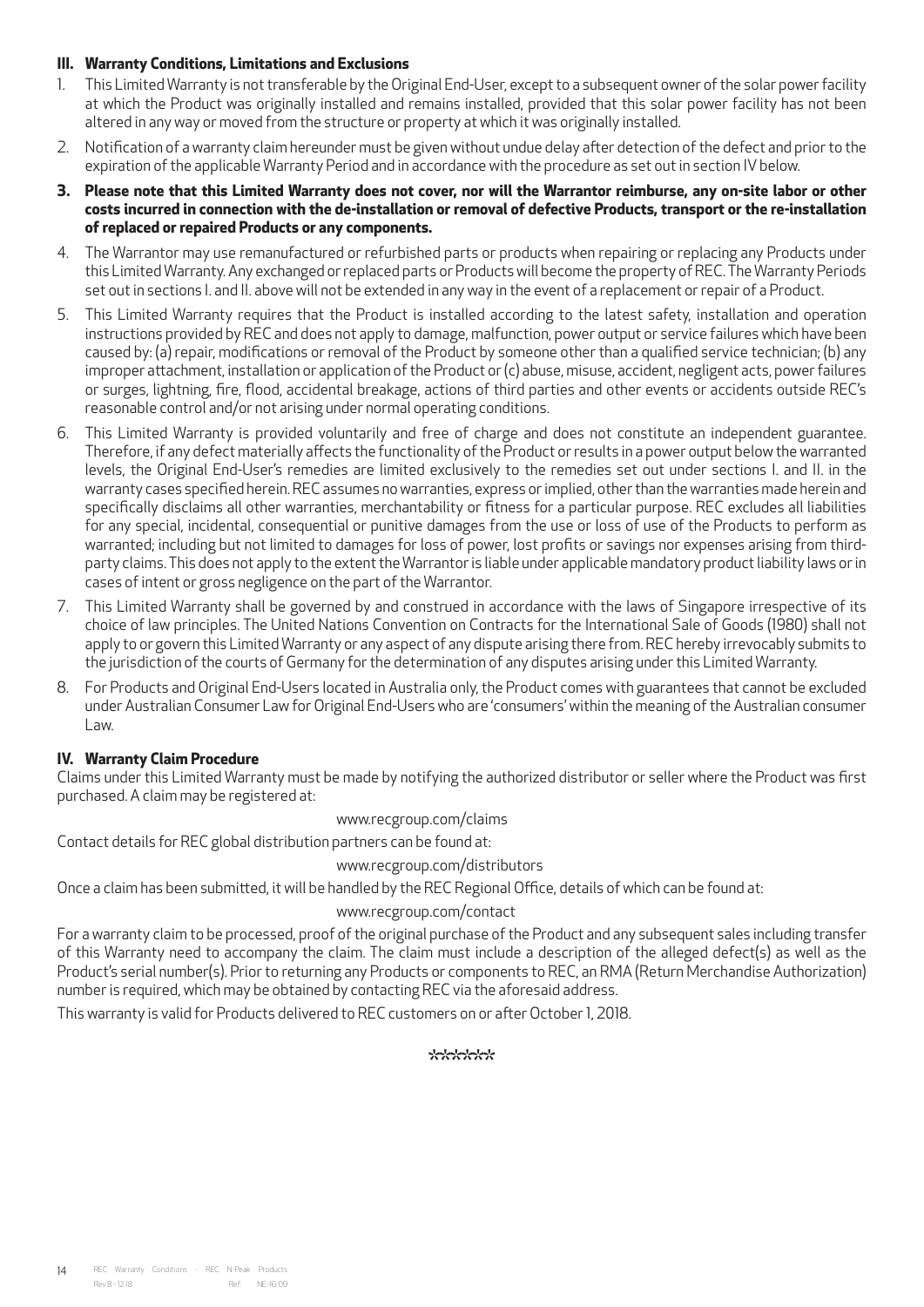

### REC N-Peak 太陽電池モジュール1

### 限定保証書

### (2018年10月1日より有効)

<span id="page-14-0"></span>本限定保証は、2018年10月1日以降2に上記製品名(上記で定義1)をお客様に納入されたすべての太陽光モジュールを対象 とし、国際連合の定義するアフリカとアジア太平洋に属する国と地域3 および 以下に記載する国と地域4 で有効とする。 REC solar PTE. LTD. (以降「保証人」または「REC」) は上記に記載された国のいずれかで製品を購入し最初に製品を使 用したエンド ユーザー (「オリジナル エンド ユーザー」) に以下の保証を発行するものとする。本限定保証下での権利の他に、 オリジナル エンド ユーザーには、この限定保証によって拘束されていない該当する国内法令下の法定保証権を得る権利が与 えられるものとする。

### I. 製品保証

本限定保証の条件にしたがい、オリジナルエンドユーザーによる購入日から20年間(ただし製品上に記載された製造日から 最大20.5年間を超えない)(「保証期間」)、RECは製品に関して以下を保証するものとする。

- www.recgroup.comからダウンロードし取得したインストールマニュアル(設置説明書)に従い設置および使用した場 合材質上および製造上の欠陥がないこと。
- ケーブルおよびコネクタプラグが専門技術を有する施工士により正しく接続され、かつそれらケーブルおよびコネクタプラ グが水中に配置されていない場合で、保安規則に則った安全運転が保たれていること。ただし、不適当なケーブルの固定 処置に起因するケーブル被覆表面の摩滅、また正しい保護手段を取っていない鋭角配線に起因するケーブル被覆表面の 摩滅によるケーブルへの損傷は保証対象とならない。また害獣による損傷も保証除外項目とする。
- 正しく設置され、アルミニウムフレームの凍結なきこと。

製品引渡後または設置後のスクラッチ傷、汚れ、錆、型傷、カビ、変色等の通常使用上起こり得る摩耗や損傷の兆候を含む製 品の外観不良については、それが製品の機能性に何ら影響を及ぼすものでない限り、欠陥とは見なされない。ガラスの破損 は、それが外的な要因に因らない場合に限り、欠陥と見なす。

保証期間内に製品の機能性に何らかの影響を与えるような欠陥(もしくは特定のロットで発生の可能性がある不良5)が 発生した場合、RECは独自判断の下、以下のいずれかの方法で保証するものとする。

- 欠陥製品の修理・修繕
- 同等製品との交換
- 保証申立て時における同等製品の市場価格に基づいた返金

### II. 出力保証

本限定保証の条件にしたがい、REC は最初の1年間(製品に記載された製造日から起算) 、製品の実際の出力が製品のネー ムプレート(銘板)に記載の出力値の98% 以上に達することを保証するものとする。実出力は毎年最大0.5%の低減率に従 い、2 年目以降24 年間低下するものとする。したがって25年経過時には製品のネームプレート (銘板) に記載の出力値の 86% となる。

### 本出力保証は、通常使用でのガラス、太陽電池セル、包埋フォイル、ジャンクション ボックス、接続配線(インターコネクショ ン)の自然劣化に起因した性能低下のみを対象とするものである。

保証人または保証人による試験実施に同意した信頼性の高い独立系の測定機関6が、標準試験条件 (IEC61215) に従い、 ±3%の許容範囲を考慮して測定を実施した結果、製品が上記の保証出力レベルに達しなかった場合、REC は独自判断の下、以 下を行うものとする。

- 製品の修理・修繕
- 出力保証値 (保証のパーセンテージ) を実現するために必要となる、同等の製品との交換または追加モジュールの提供。
- 保証申立て時における同等製品の市場価格に基づいた返金

<sup>1</sup> 1つ以上の型式の末尾を持つ製品も含む: Black, Q2 および製品名の一部にQ3が示されているモジュールは除きます。

<sup>2</sup> この保証は、2018年10月1日以前にお客様に納入し在庫され、2018年10月1日以降に施工された500 kW 未満にも適用されます。このような場合、システムの試運転の証 明を添付する必要があります。

<sup>3</sup> 国際連合(www.un.int) の加盟国の地域グループによる定義。

<sup>4</sup> 本限定保証には、オーストラリア、キリバス、ニュージーランドおよび台湾が含まれます。ただしキプロスは含まれません。

<sup>5</sup> 特定のロットで発生の可能性がある不良とは、RECの基準に基づきRECが判断。

<sup>6</sup> 例:Fraunhofer ISE、TUV Rheinland、 ULなど。もしくは、事前にRECと協議し合意した同等の測定機関。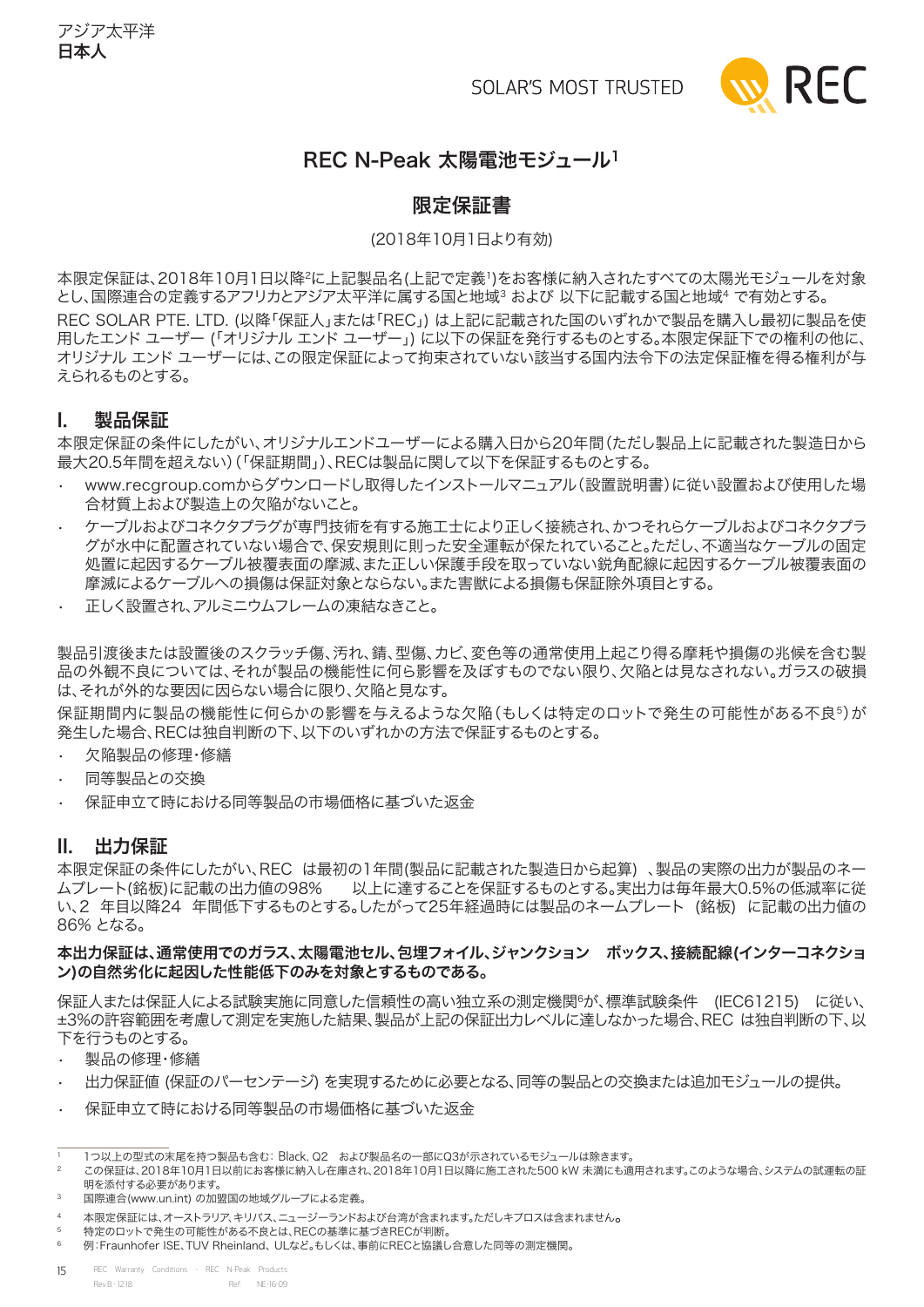### III. 保証条件、制限、除外

- 1. オリジナル エンド ユーザーは本限定保証を譲渡してはならない。ただし、太陽光施設がいかなる方法によっても変更さ れておらず、また製品が最初に設置された建造物または土地から移動されていない場合に限り、その太陽光施設の後続 の所有者への譲渡は認めるものとする。
- 2. 本件に基づく保証権利の通知は、欠陥検出後および該当する保証の有効期限日前に、以下のセクションIV に述べる手 順に従って不当な遅延なく提供されるものとする。
- 3. 本限定保証は、欠陥製品の取り外し、交換品または修理品もしくは修繕された部材の再設置等に係る現場労務費やそ の他の費用を補償するものではなく、またそれらの費用に関する責任および賠償は本限定保証の限りではない。
- 4. 本限定保証の下、製品の修理・修繕または交換を行う場合、新品と同様の状態に再生するリマニュファクチャリング、 再 整備を施し新品に準じる状態に仕上げるリファビッシュによる部材または製品を使用できるものとする。交換した部品 や製品はREC の所有物とする。上記セクション I. と II. に述べられている保証期間は、製品のいかなる交換または修理 においても延長しないものとする。
- 5. 本限定保証は、REC が提供する最新の安全、設置および操作に関する指示書 (取扱説明書) にしたがい製品が設置さ れていることを前提とする。以下による損害、故障、出力やサービスの不具合には適用されないものとする。(a) 正規の専 門技術を有するサービス担当技術者以外による製品の修理・修繕、改良、または撤去。(b) 製品の不適切な接続、設置、 および使用。(c) 不正利用、誤用、事故、過失行為、停電あるいは電圧の急激な変化、稲妻、火災、洪水、偶発的な破損、 第三者による行為および REC が適切に制御し得ない、および/または、正常動作条件下以外で発生した出来事または 偶発事故。
- 6. 本限定保証は、任意に無料で提供され、独立の保証を提供するものではない。したがって、欠陥が実質的に製品機能に 影響するか、その欠陥が原因で出力が保証レベルを下回った場合、オリジナルエンドユーザーの救済措置は、セクショ ン I. および II. の保証内容に独占的に制限されるものとする。REC はここで述べられる保証以外の保証はしないもの とする。特に特定目的に対するその他の保証、市場性・商品性あるいは適合性の全てに関わる保証を放棄するものとす る。REC は、使用に起因する特殊な損害、事故による損害、間接的損害、懲罰的損害賠償、あるいは保証された製品性 能の損失 (電力損失、利益損失、貯蓄損失、あるいは第三者からの経費要求を含むがこれらに限定するものではない) に対するあらゆる負担・法的責任を除外するものとする。保証人に適用され保証人が義務を負う製造物責任法の下で、 あるいは保証人側の故意または重大な過失の場合において保証人が責任を負う範囲にこれは適用しないものとする。
- 7. 法原則のその選択に関係なくこの限定保証はシンガポールの法によって管理され、解釈されるものとする。国際物品売 買契約に関する国際連合条約 (1980) は、本限定保証に対し、あるいはそこから発生するいかなる争議にも適用されず また準拠しない。

### IV. 保証申立て手続き

製品を最初に購入した公認代理店か販売店に通知することにより、本限定保証下での申立てを行うものとする。 申立ての登録は、

www.recgroup.com/claims

にて受付を行う。

RECの全世界の販売パートナーのお問い合わせ先は下記でご確認ください: www.recgroup.com/distributors

クレームが提出された後は、RECの各国支店での対応となります。下記でご確認ください: www.recgroup.com/contact

保証申立ての処理には、製品の最初の取得購入を証明できるものおよび本保証の譲渡を含むその後の販売の証拠が必要で す。その申立てには、申立てた欠陥の説明と製品のシリアル番号を含める必要があります。REC への製品あるいは部材の返却 に先立ち、RMA (商品返品確認) 番号が必要となります。この番号については、前述のアドレス経由でREC にお問い合わせく ださい。

本保証は、お客様に2018年10月1日以降に納入された製品に対し有効です。

\*\*\*\*\*\*

この日本語版は、英語の原文を翻訳したものです。 翻訳版と英語版の間に相違がある場合、英語版が法的拘束力を持ちます。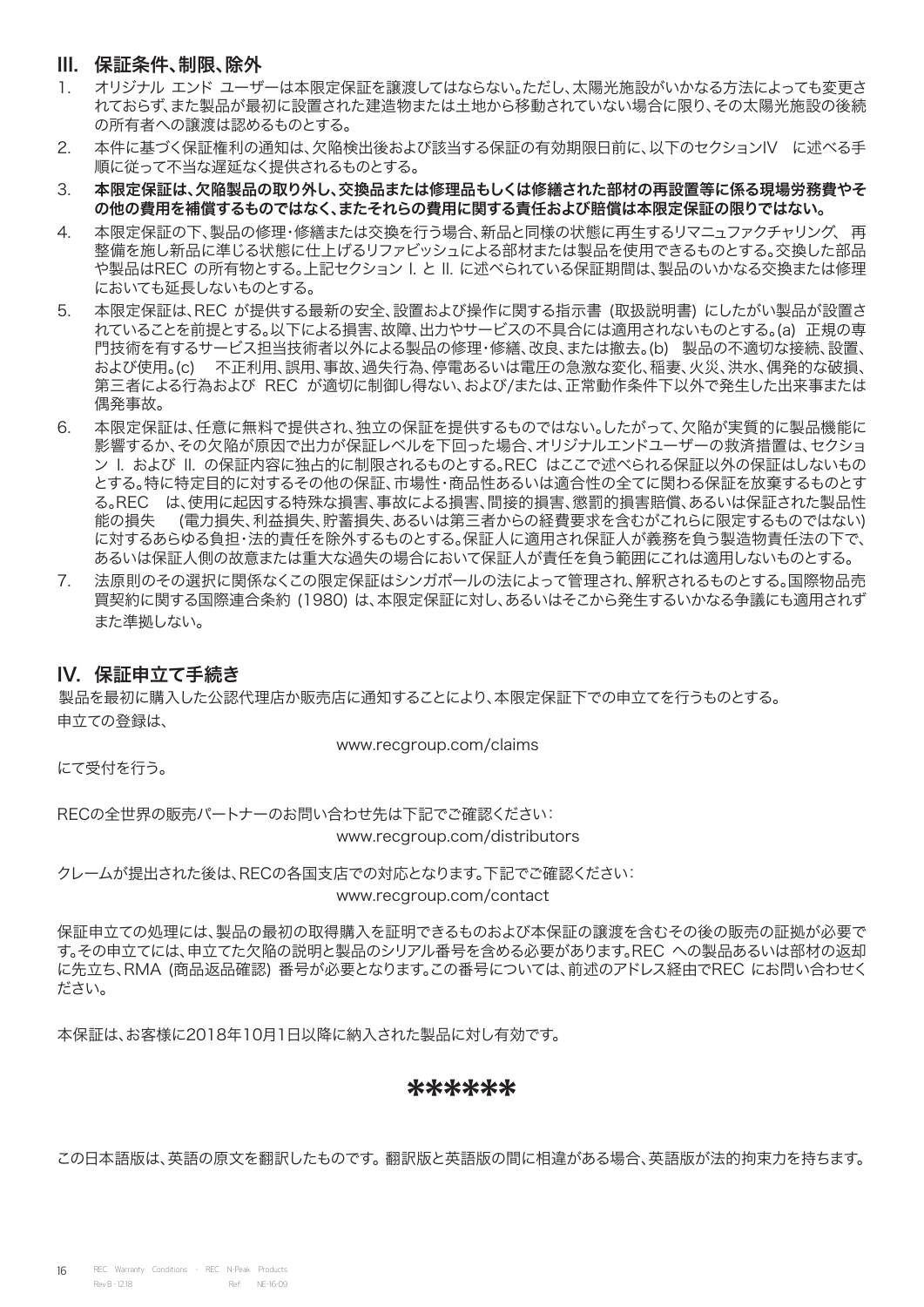

### <span id="page-16-0"></span>**Limited Warranty Certificate for REC N-Peak solar panels1 (Limited Warranty)**

(valid as of October 1, 2018)

This Limited Warranty covers all the above named REC solar panels (as defined above') delivered to REC customers on or after October 1, 20182 , and is valid in allmember states of the Organization of American States (OAS) only.

REC SOLAR PTE. LTD. (hereafter the 'Warrantor' or 'REC') issues the following voluntary warranty to the end-user who purchased the Product in one of the states mentioned above and put the Product into use for the first time (the 'Original End-User'). In addition to the rights under this Limited Warranty, the Original End-User may be entitled to statutory warranty rights under applicable national laws which shall not be affected or limited in any way by this Limited Warranty.

### **I. Product Warranty**

Subject to the terms and conditions of this Limited Warranty, for a period of 20 years from the date of purchase by the Original End-User (not exceeding a maximum period of 20.5 years from the date of production as identified on the Product), REC warrants that the Products:

- Are free from defects in material and workmanship if installed and used in accordance with the installation instructions available to download from www.recgroup.com; and
- • Will remain safe and operational if cable and connector plugs are installed professionally and are not permanently positioned in water; provided however, that damage to the cable caused by abrasion on a rough surface due to insufficient fixing or to unprotected running of the cable over sharp edges is excluded. Damage caused by animals is also excluded; and
- Will not experience freezing up of the aluminum frames if installed correctly.

The outer appearance of the Product, including scratches, stains, rust, mould, discoloration and other signs of normal wear and tear, which occurred after delivery or installation, do not constitute defects, provided the functionality of the Product is not affected. Glass breakage constitutes a defect only if not caused by any external influence.

If a defect (or serial defect3) occurs during the Warranty Period affecting the functionality of the Product, REC will, at its sole option:

- • Repair the defective Product; or
- • Replace the Product with an equivalent product; or
- • Refund the current market price of an equivalent product at the time of the claim.

### **II. Power Output Warranty**

Subject to the terms and conditions of this Limited Warranty, REC warrants that the actual power output of the Product will reach at least 98% of the nameplate power output specified on the Product during the first year (calculated from the date of production as identified on the Product). From the second year, the actual power output will decline annually by no more than 0.5% for a period of 24 years, so that by the end of the 25th year, an actual output of at least 86% of the nameplate power output specified on the Product will be achieved.

### **This Power Output Warranty covers only reduced performance due to natural degradation of the glass, the solar cell, the embedding foil, the junction box and interconnections under normal use.**

If the Product does not reach the warranted power output levels set out above when measured by the Warrantor or by an accredited independent measuring institute<sup>4</sup> agreed to prior to testing by the Warrantor, under standard test conditions (IEC 61215) and taking into account a ±3% tolerance range, then REC will, at its sole option:

- Repair the Product; or
- • Replace the Product with an equivalent product or to supply additional panels as necessary to achieve the warranted percentage of specified power output; or
- Refund the current market price of an equivalent product at the time of the claim.

- 2 This warranty is also valid for products delivered to REC customers before October 1, 2018, which were held in stock by the customer, and were commissioned after October 1, 2018, on installations of less than 500 kW size only. In such cases, proof of system commissioning must accompany the claim submission. 3
- Serial defects can only be confirmed by REC as a serial defect event in accordance with REC standards of serial defects.
- 4 Examples: Fraunhofer ISE, TÜV Rheinland, UL or equivalent as discussed and agreed by REC prior to testing.

17 REC Warranty Conditions - REC N-Peak Products Rev B - 12.18 Ref: NE-16-09

<sup>1</sup> Including product variants with one or more of the suffixes: Black, Q2, and excluding panels showing Q3, as part of the product name.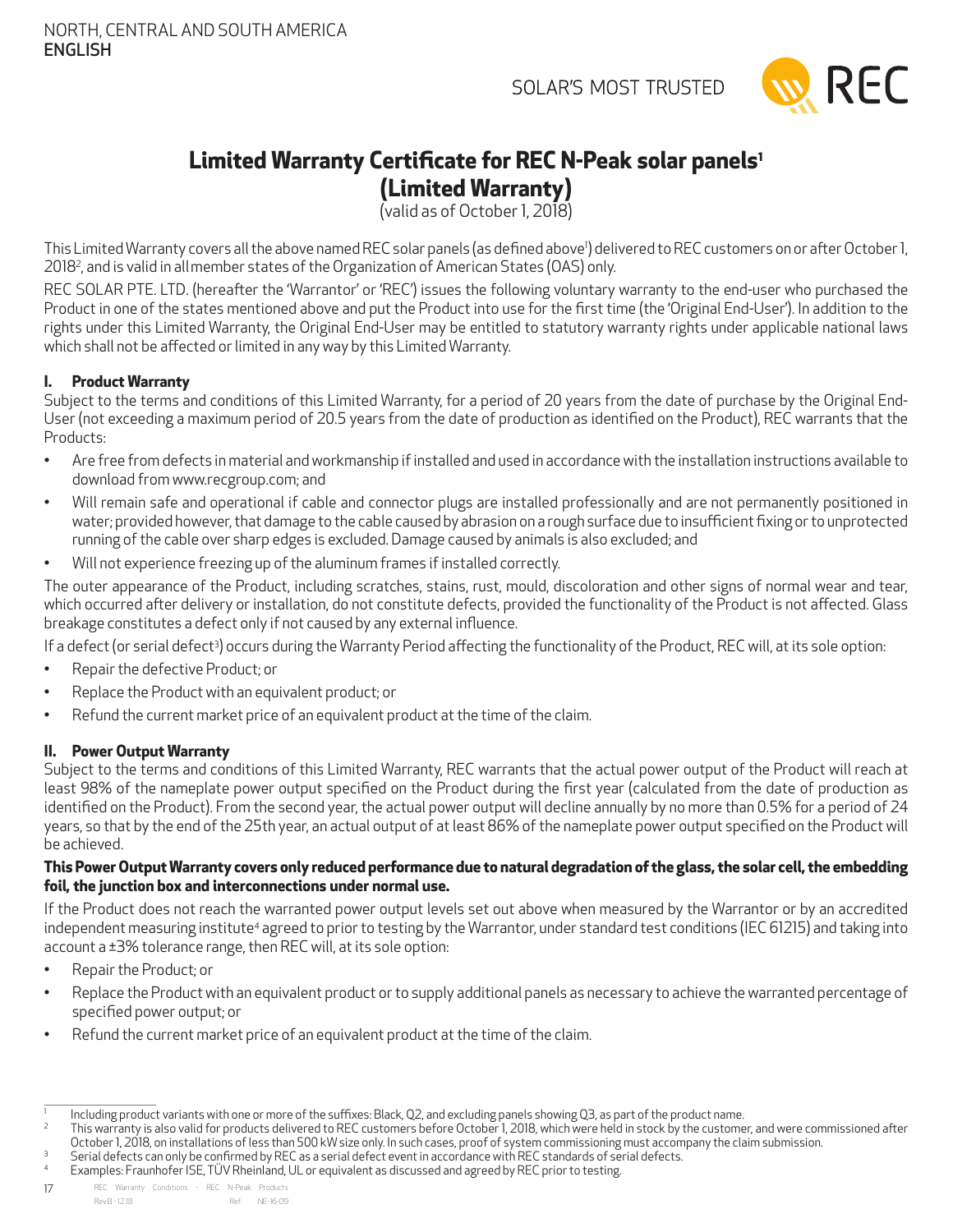### **III. Warranty Conditions, Limitations and Exclusions**

- 1. This Limited Warranty is not transferable by the Original End-User, except to a subsequent owner of the solar power facility at which the Product was originally installed and remains installed, provided that this solar power facility has not been altered in any way or moved from the structure or property at which it was originally installed.
- 2. Notification of a warranty claim hereunder must be given without undue delay after detection of the defect and prior to the expiration of the applicable Warranty Period and in accordance with the procedure as set out in section IV below.
- **3. Please note that this Limited Warranty does not cover, nor will the Warrantor reimburse, any on-site labor or other costs incurred in connection with the de-installation or removal of defective Products, transport or the re-installation of replaced or repaired Products or any components.**
- 4. The Warrantor may use remanufactured or refurbished parts or products when repairing or replacing any Products under this Limited Warranty. Any exchanged or replaced parts or Products will become the property of REC. The Warranty Periods set out in sections I. and II. above will not be extended in any way in the event of a replacement or repair of a Product.
- 5. This Limited Warranty requires that the Product is installed according to the latest safety, installation and operation instructions provided by REC and does not apply to damage, malfunction, power output or service failures which have been caused by: (a) repair, modifications or removal of the Product by someone other than a qualified service technician; (b) any improper attachment, installation or application of the Product or (c) abuse, misuse, accident, negligent acts, power failures or surges, lightning, fire, flood, accidental breakage, actions of third parties and other events or accidents outside REC's reasonable control and/or not arising under normal operating conditions.
- 6. This Limited Warranty is provided voluntarily and free of charge and does not constitute an independent guarantee. Therefore, if any defect materially affects the functionality of the Product or results in a power output below the warranted levels, the Original End-User's remedies are limited exclusively to the remedies set out under sections I. and II. in the warranty cases specified herein. **REC assumes no warranties, express or implied, other than the warranties made herein and specifically disclaims all other warranties, merchantability or fitness for a particular purpose. REC excludes all liabilities for any special, incidental, consequential or punitive damages from the use or loss of use of the Products to perform as warranted; including but not limited to damages for loss of power, lost PROFITS OR SAVINGS NOR EXPENSES ARISING FROM THIRD-PARTY CLAIMS.** This does not apply to the extent the Warrantor is liable under applicable mandatory product liability laws or in cases of intent or gross negligence on the part of the Warrantor.
- 7. This Limited Warranty shall be governed by and construed in accordance with the laws of the State of California without giving effect to its conflict of laws provision. The United Nations Convention on Contracts for the International Sale of Goods (1980) shall not apply to or govern this Limited Warranty or any aspect of any dispute arising there from.

### **IV. Warranty Claim Procedure**

Claims under this Limited Warranty must be made by notifying the authorized distributor or seller where the Product was first purchased. A claim may be registered at:

### www.recgroup.com/claims

Contact details for REC global distribution partners can be found at:

### www.recgroup.com/distributors

Once a claim has been submitted, it will be handled by the REC Regional Office, details of which can be found at:

### www.recgroup.com/contact

For a warranty claim to be processed, proof of the original purchase of the Product and any subsequent sales including transfer of this Warranty need to accompany the claim. The claim must include a description of the alleged defect(s) as well as the Product's serial number(s). Prior to returning any Products or components to REC, an RMA (Return Merchandise Authorization) number is required, which may be obtained by contacting REC via the aforesaid address.

This warranty is valid for Products delivered to REC customers on or after October 1, 2018.

### \*\*\*\*\*\*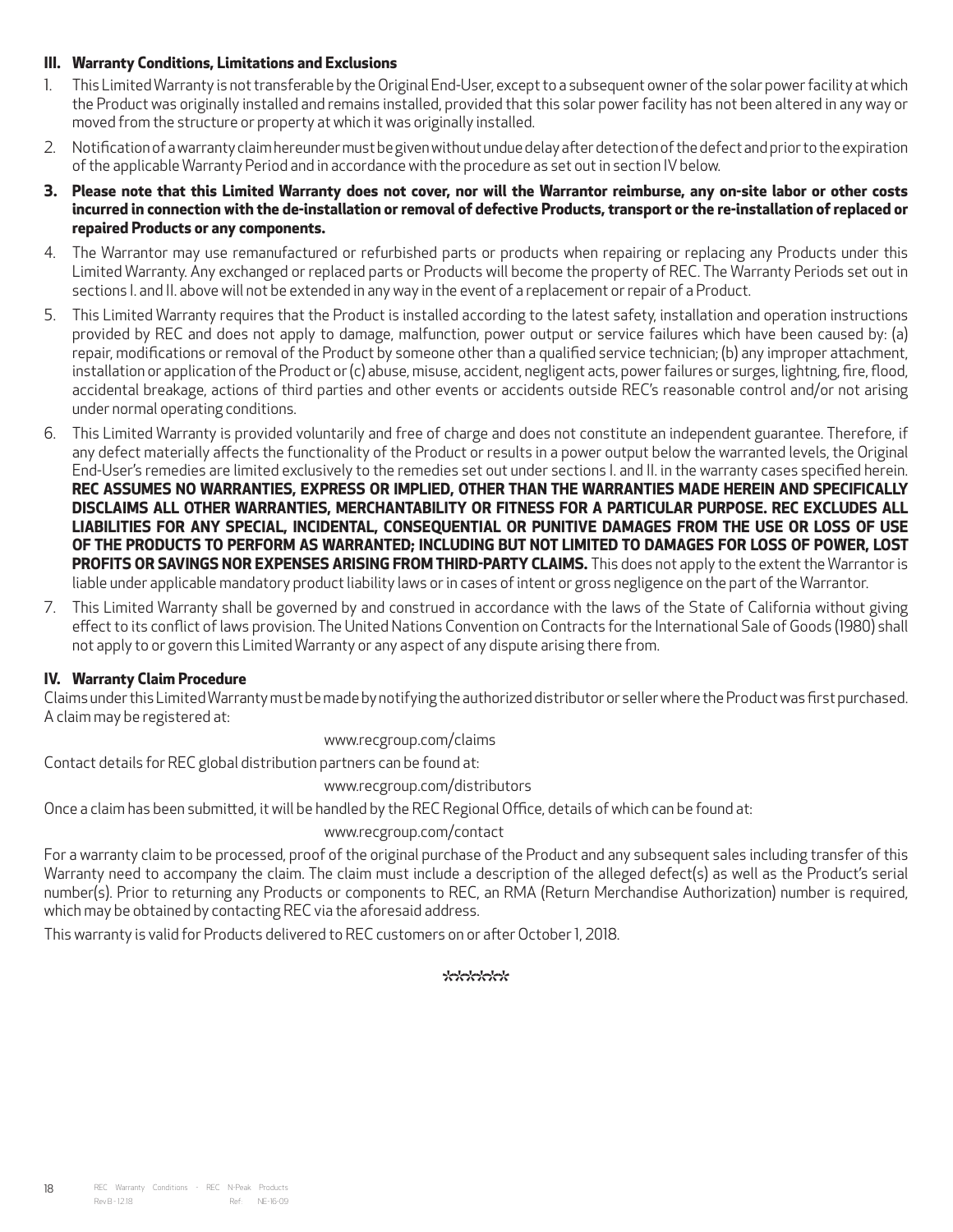

### <span id="page-18-0"></span>**Certificado de garantía para los módulos de la serie REC N-Peak1**

(válida a partir del 1 de octubre de 2018)

Esta garantía es válida para todos los productos REC (según lo definido anteriormente<sup>)</sup>) entregados a partir del 1 de octubre de 2018<sup>2</sup> en todos los Estados miembro de la Organización de los Estados Americanos (OES).

REC SOLAR PTE. LTD. (en lo sucesivo, el «garante» o «REC») concede la siguiente garantía voluntaria al usuario final que adquiera el producto en un Estado miembro de la OES y que utilice el producto por primera vez (en lo sucesivo, el «usuario final original»). Además de los derechos que concede la presente garantía limitada, el usuario final original puede tener otros derechos de garantía en virtud de la legislación nacional vigente que no se verán afectados ni limitados de ningún modo por esta garantía limitada.

### **I. Garantía del producto**

REC garantiza, según las condiciones de la presente garantía limitada, durante un periodo de 20 años a partir de la fecha de compra por parte del usuario final original (siempre y cuando no se sobrepase un periodo máximo de 20,5 años desde la fecha de fabricación indicada en el producto) (el «periodo de garantía») que los productos:

- • No presentarán defectos materiales ni de fabricación si se instalan y utilizan de acuerdo con las instrucciones de instalación que pueden descargarse de la web www.recgroup.com; y
- • Serán seguros y permanecerán en funcionamiento si el cable y los conectores se han instalado de un modo profesional y no están permanentemente en contacto con agua; siempre y cuando se excluyan los daños en el cable provocados por la abrasión en una superficie rugosa debido a una fijación insuficiente o al desplazamiento sin protección del cable sobre bordes afilados. También quedan excluidos los daños provocados por animales; y
- Los marcos de aluminio no se deformaran por efectos de congelación del agua en el interior si se han instalado correctamente siguiendo las instrucciones de nuestro Manual de Instalación.

La apariencia externa del producto, incluidos arañazos, manchas, óxido, moho, decoloración u otros signos de desgaste normal que aparezcan tras la entrega o instalación, no constituye un defecto siempre y cuando no afecte a la funcionalidad del producto. La rotura del cristal constituye un defecto sólo si no ha sido provocada por un factor externo.

Si durante el periodo de garantía aparece un defecto (o defecto de sérieª) que afecte a la funcionalidad del producto, REC podrá, según su criterio:

- • Reparar el producto defectuoso; o
- Sustituir el producto por un producto equivalente; o
- • Reembolsar el precio de mercado vigente de un producto equivalente en el momento en que se produzca la reclamación.

### **II. Garantía de la potencia nominal**

REC garantiza, según lo dispuesto en la presente garantía, que la potencia nominal real del producto llegará como mínimo al 98% de la potencia nominal especificada en la placa del producto durante el primer año (calculado a partir de la fecha de fabricación indicada en el producto). Apartir del segundo año, la reducción anual de la potencia nominal real no superará el 0,5% durante un periodo de 24 años, de modo que al finalizar el 25º año, la potencia nominal real alcanzará como mínimo el 86% de la potencia nominal especificada en la placa del producto.

### **Esta garantía de potencia nominal sólo cubre la reducción del rendimiento debida a una degradación natural del cristal, de la célula solar, de la lámina incrustada, de la caja de conexiones y de las interconexiones producida en caso de uso normal.**

Si el producto no alcanza los niveles de potencia nominal garantizados señalados anteriormente durante una medición efectuada por el garante o por un instituto de medición acredito y independiente<sup>4</sup> autorizado por el garante con anterioridad a la realización de la prueba, en las condiciones estándar de ensayo (IEC 61215) y teniendo en cuenta una tolerancia del ±3%, REC podrá, según su criterio:

- Reparar el producto; o
- • Sustituir el producto por un producto equivalente o suministrar los módulos adicionales necesarios para llegar al porcentaje garantizado de la potencia nominal especificada; o
- Reembolsar el precio de mercado vigente de un producto equivalente en el momento en que se produzca la reclamación.

4 Ejemplos: Fraunhofer ISE, TÜVRheinland, UL o laboratorio equivalente según sea acordado por REC antes de la prueba.

<sup>1</sup> Incluidas las variantes de producto con uno o más de los siguientes sufijos: Black, Q2 y excluyendo paneles que marcan Q3 como parte del nombre del producto.

 $\overline{2}$  Esta garantía también es válida para productos enviados a clientes de REC antes del 1 de octubre de 2018, los cuales fueron almacenados por el cliente y fueron instalados posterior al 1 de octubre de 2018 en instalaciones menores de 500 kW. En estos casos, habrá que justificar la ejecución de dicha instalación en el plazo mencionado junto a la reclamación. 3

Los defectos de série sólo pueden ser confirmados por REC para ser considerados como un defecto de série, y deben de estar de acuerdo con los estándares de REC relativos a este tipo de defectos en la producción.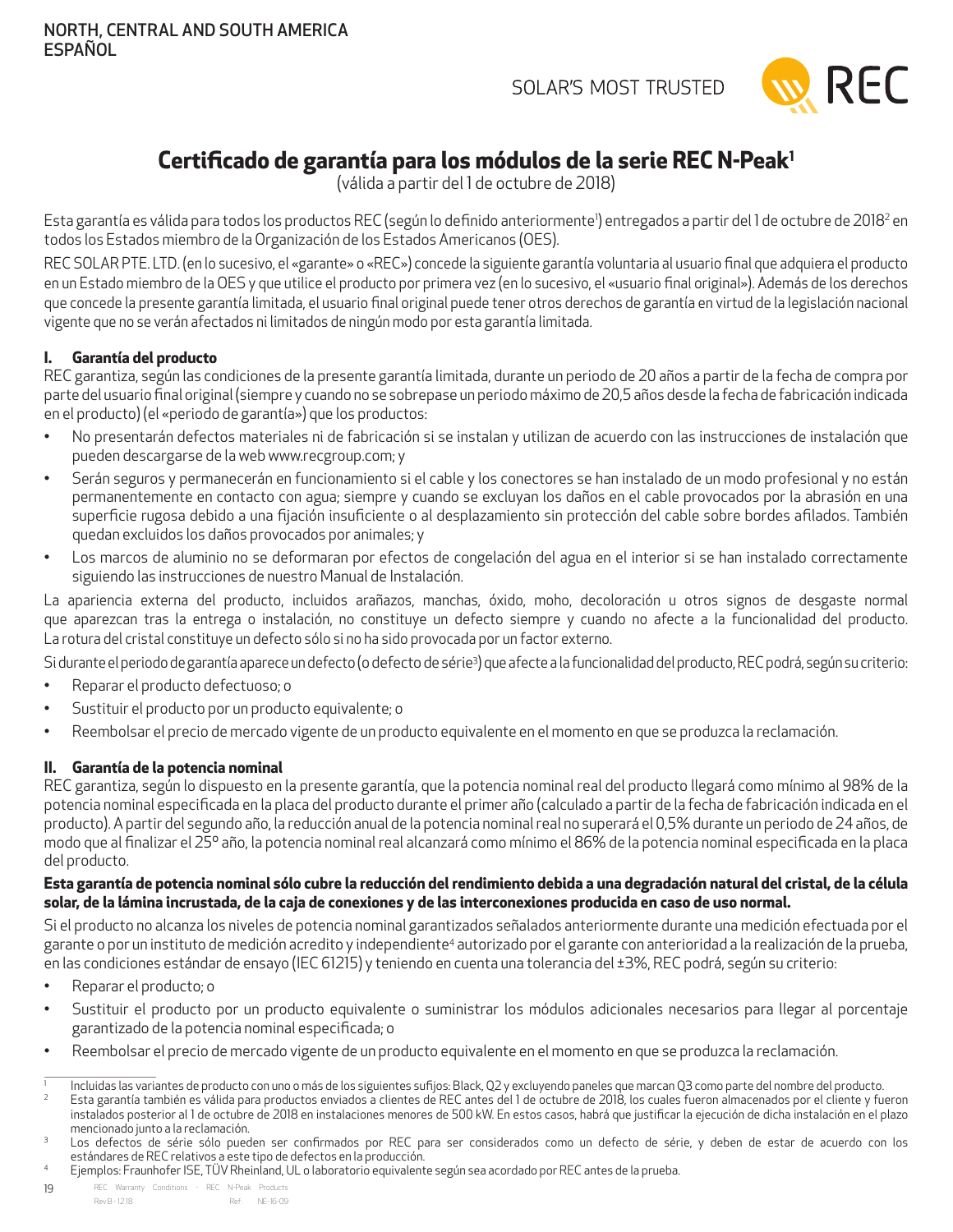### **III. Condiciones, limitaciones y exclusiones de la Garantía**

- 1. El usuario final original no puede transferir la presente garantía, excepto si se trata del subsiguiente propietario de la misma instalación de energía solar fotovoltaica en la cual se instaló originalmente y sigue instalado el producto, siempre y cuando dicha instalación de energía solar no se haya modificado de ningún modo ni trasladado del edificio o propiedad en la cual haya sido instalada inicialmente.
- 2. En virtud del presente documento, cualquier reclamación de garantía deberá notificarse sin demora tras la detección del defecto y con anterioridad al vencimiento del periodo de garantía aplicable, de conformidad con el procedimiento de tramitación de la garantía estipulado en el apartado IV que aparece más abajo.
- **3. La presente garantía no cubre, y el garante no reembolsará, ningún tipo de trabajo in situ ni ningún otro coste en el que se haya incurrido en relación con el desmontaje o la retirada de productos defectuosos, con el transporte o con la reinstalación de los productos reparados o sustituidos o de cualquiera de sus componentes.**
- 4. El garante podrá, según su criterio, utilizar piezas o productos remanufacturados o reacondicionados a la hora de reparar o sustituir el producto al que se aplica la presente garantía limitada. Todas las piezas o productos cambiados o sustituidos pasarán a ser propiedad de REC. Los periodos de garantía establecidos de acuerdo con lo dispuesto en los apartados I y II anteriores no se ampliarán en modo alguno en caso de reparación o sustitución de un producto.
- 5. La presente garantía requiere que el producto sea instalado siguiendo las últimas instrucciones de seguridad, instalación y funcionamiento suministradas por REC y no se aplicará a los daños, averías, fallos de potencia nominal o fallos de funcionamiento que hayan sido provocados por: (a) la reparación, modificación o retirada del producto por parte de personas ajenas a un servicio técnico certificado; (b) la mala sujeción, instalación o aplicación del producto o (c) el maltrato, mal uso, accidentes, negligencias, cortes del suministro eléctrico o subidas de tensión, rayos, incendios, inundaciones, rotura accidental, acciones de terceros y otros actos o accidentes fuera del control razonable de REC y/o que no se deriven de las condiciones normales de uso.
- 6. La presente garantía se ofrece de un modo voluntario y sin coste alguno y no constituye una garantía independiente. Por lo tanto, si cualquier defecto afecta materialmente a la funcionalidad del producto o produce una potencia nominal inferior a los niveles garantizados, las soluciones para el usuario final original quedan exclusivamente limitadas a las soluciones indicadas en los apartados I y II en los casos de garantía especificados en dichos apartados. **REC no asume ninguna garantía, explícita o implícita, distinta a las garantías expuestas en el presente documento y renuncia expresamente a cualquier otra garantía, comercialización o adecuación a un fin concreto. REC excluye toda responsabilidad por daños, especiales, directos o indirectos, derivados de la capacidad o incapacidad del producto de funcionar según lo garantizado, incluyendo, entre otros, daños por pérdidas de potencia, beneficios o ahorros que no se hayan materializado o gastos derivados de reclamaciones de terceras partes**. Este punto no se aplica en los casos en los que el garante está obligado en virtud de la legislación obligatoria de responsabilidad de producto ni en los casos de negligencia grave o intencionada por parte del garante.
- 7. Esta garantía deberá ser gobernada e interpretada de acuerdo con las leyes del Estado de California sin dar efecto a sus conflictos con las disposiciones de la ley. La Convención de las Naciones Unidas sobre los Contratos de Compraventa de Mercancías Internacionales (1980) no será de aplicación ni regulará la presente garantía limitada ni ninguna controversia o litigio derivado de la misma.

### **IV. Procedimiento de reclamación de la garantía**

Las reclamaciones derivadas de la presente garantía deben efectuarse mediante una notificación al distribuidor o comercio autorizado en el que se haya adquirido originalmente el producto. La reclamación debe registrarse en:

### www.recgroup.com/claims

Los datos de contacto de los Distribuidores de REC a nivel global puede encontrarlos en:

www.recgroup.com/distributors

Una vez que se haya presentado una reclamación, ésta será tratada por la oficina regional de REC, cuyos datos de contacto se pueden encontrar en:

### www.recgroup.com/contact

Para que una reclamación de garantía pueda ser tramitada, es imprescindible adjuntar a la reclamación un comprobante de la compra original del producto y de cualquier venta subsiguiente, incluida la transferencia de esta garantía. La reclamación debe incluir una descripción del (de los) defecto(s) por el que (los que) se reclama y el (los) número(s) de serie del producto. Antes de devolver cualquier producto o componente a REC, es necesario haber obtenido un número de autorización de devolución de mercancía o RMA (Return Merchandise Authorization). Dicho número puede obtenerse poniéndose en contacto con REC en la dirección indicada anteriormente.

La presente garantía es válida para los productos entregados a partir del 1 de octubre de 2018.

### \*\*\*\*\*\*

Esta versión en castellano es una traducción de la versión original en inglés. En el caso que hubiere diferencias entre la versión traducida y la versión inglesa, la versión inglesa prevalecería sobre la versión traducida.